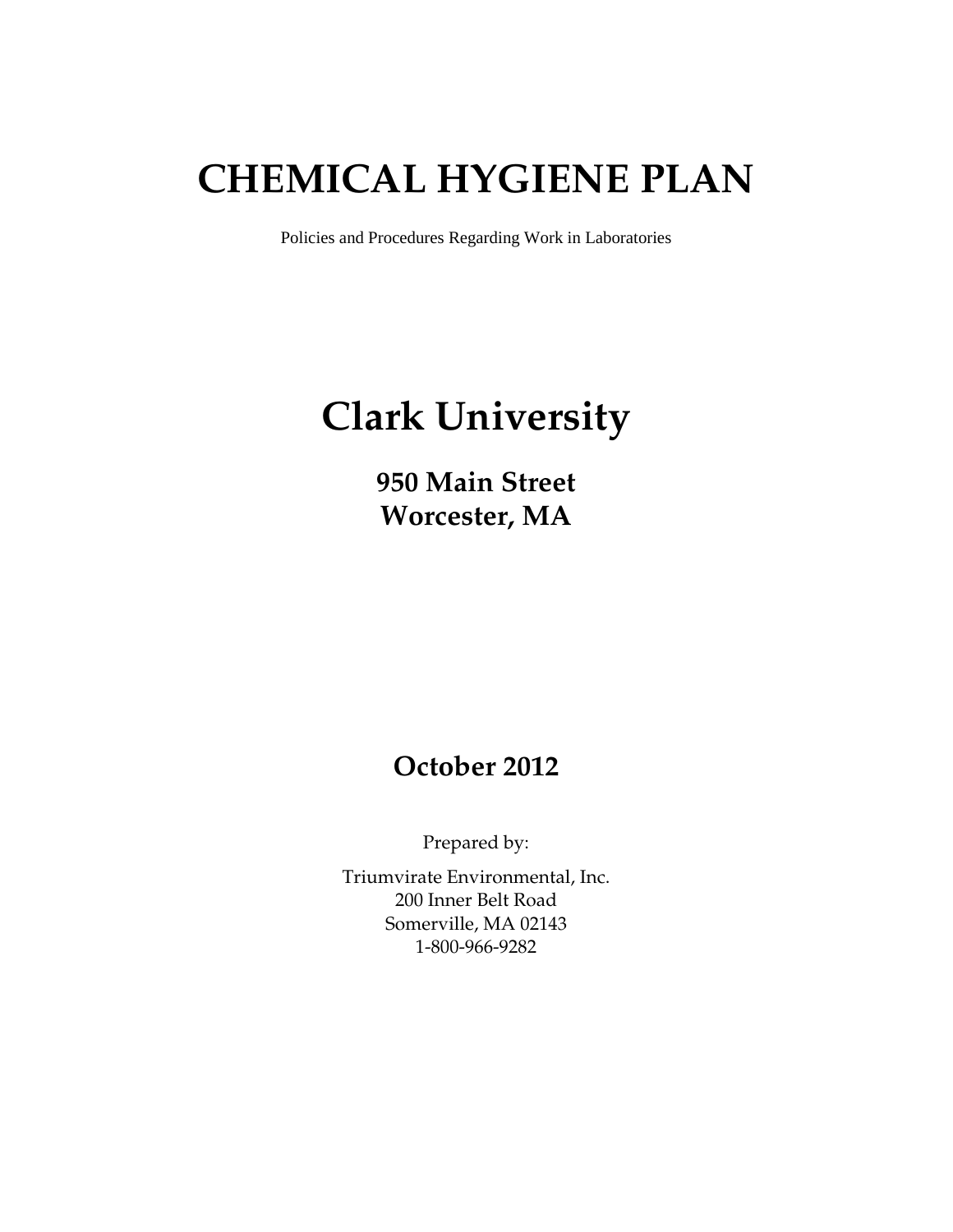#### **Clark University** Chemical Hygiene Plan Table of Contents

| 1.0                                                                                             |  |
|-------------------------------------------------------------------------------------------------|--|
|                                                                                                 |  |
|                                                                                                 |  |
|                                                                                                 |  |
|                                                                                                 |  |
|                                                                                                 |  |
|                                                                                                 |  |
|                                                                                                 |  |
|                                                                                                 |  |
|                                                                                                 |  |
|                                                                                                 |  |
|                                                                                                 |  |
|                                                                                                 |  |
|                                                                                                 |  |
|                                                                                                 |  |
|                                                                                                 |  |
|                                                                                                 |  |
|                                                                                                 |  |
|                                                                                                 |  |
|                                                                                                 |  |
|                                                                                                 |  |
| 3.12 Procedures for Particularly Hazardous Substances (Carcinogens, Reproductive Toxins, Highly |  |
|                                                                                                 |  |
|                                                                                                 |  |
| 4.0 SPECIAL PROCEDURES FOR HANDLING HAZARDOUS CHEMICALS 14                                      |  |
|                                                                                                 |  |
|                                                                                                 |  |
|                                                                                                 |  |
|                                                                                                 |  |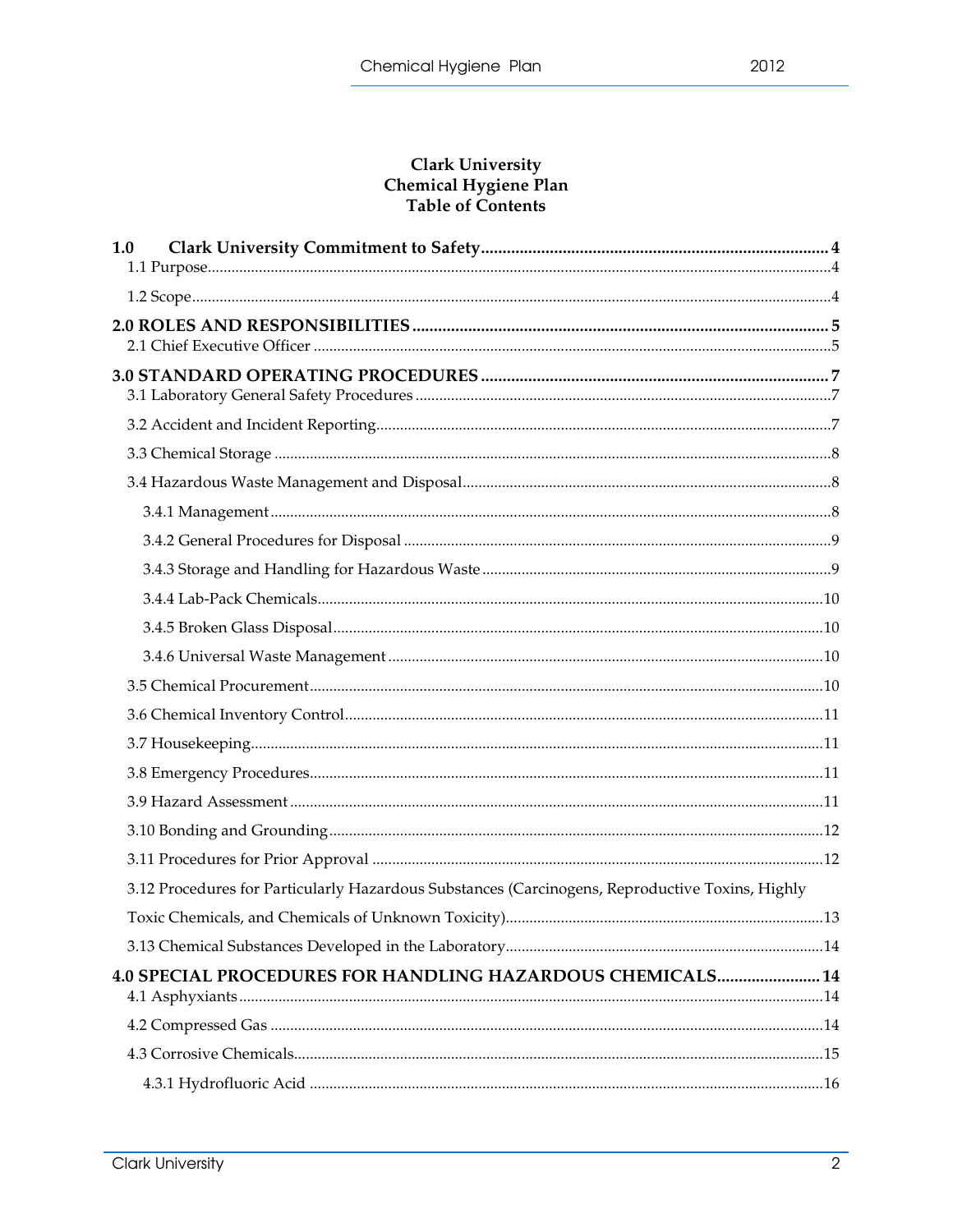| 5.0 |  |
|-----|--|
|     |  |
|     |  |
|     |  |
|     |  |
|     |  |
|     |  |
|     |  |
|     |  |
|     |  |
|     |  |
|     |  |
|     |  |
|     |  |
|     |  |
|     |  |
|     |  |
|     |  |
|     |  |
|     |  |
|     |  |

 $\overline{3}$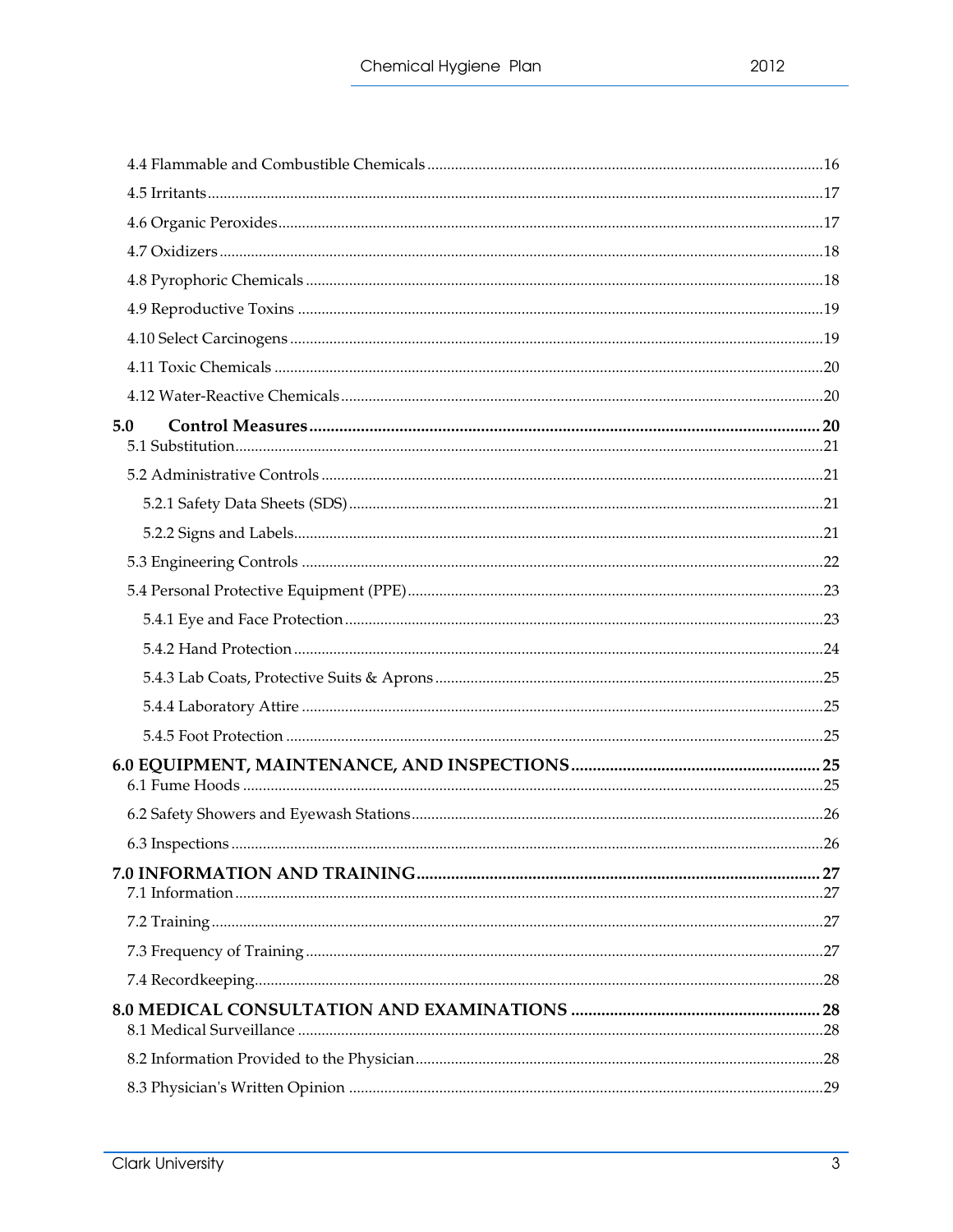# 1.0 Clark University Commitment to Safety

Clark University provides a safe and healthy work environment in accordance with the Occupational Safety and Health Act (OSHA) 29 CFR 1910.1450 "Occupational Exposure to Hazardous Chemicals in Laboratories" also known as the Laboratory Standard. Commitment to health and safety is the responsibility of individuals at all levels to protect the safety and health of all personnel and the environment.

# 1.1 Purpose

The purpose of the Chemical Hygiene Plan (CHP) is to provide guidance to Clark University personnel for working safely in the laboratory environment. The CHP complies with the requirements of OSHA's Laboratory Standard and describes proper laboratory practices, procedures, protective equipment, and hazard identification. The CHP is available in the laboratory and in the office of the Chemical Hygiene Officer. A copy of the CHP should be maintained with or in the Safety Data Sheet (SDS) binder and be readily available to all personnel in the laboratory.

# 1.2 Scope

The provisions of the CHP apply to all Clark University laboratory personnel, other personnel who routinely visit or occasionally work in the laboratory, and all contractors who might be exposed to laboratory hazards while at Clark University. Personnel are encouraged to contribute their skills and knowledge to the CHP such as routine activities, chemical safety, hazardous material handling, or procedures to minimize chemical exposures. Information about this plan and questions regarding environmental, health and safety at Clark University may be answered at the EHS website located at: http://www.clarku.edu/offices/ehs/.

Frank Abell, Chemical Hygiene Officer (CHO), will annually review the CHP for effectiveness and amend as necessary. New personnel will be required to review and understand the CHP as part of their New Personnel Orientation and all laboratory personnel will receive annual CHP training.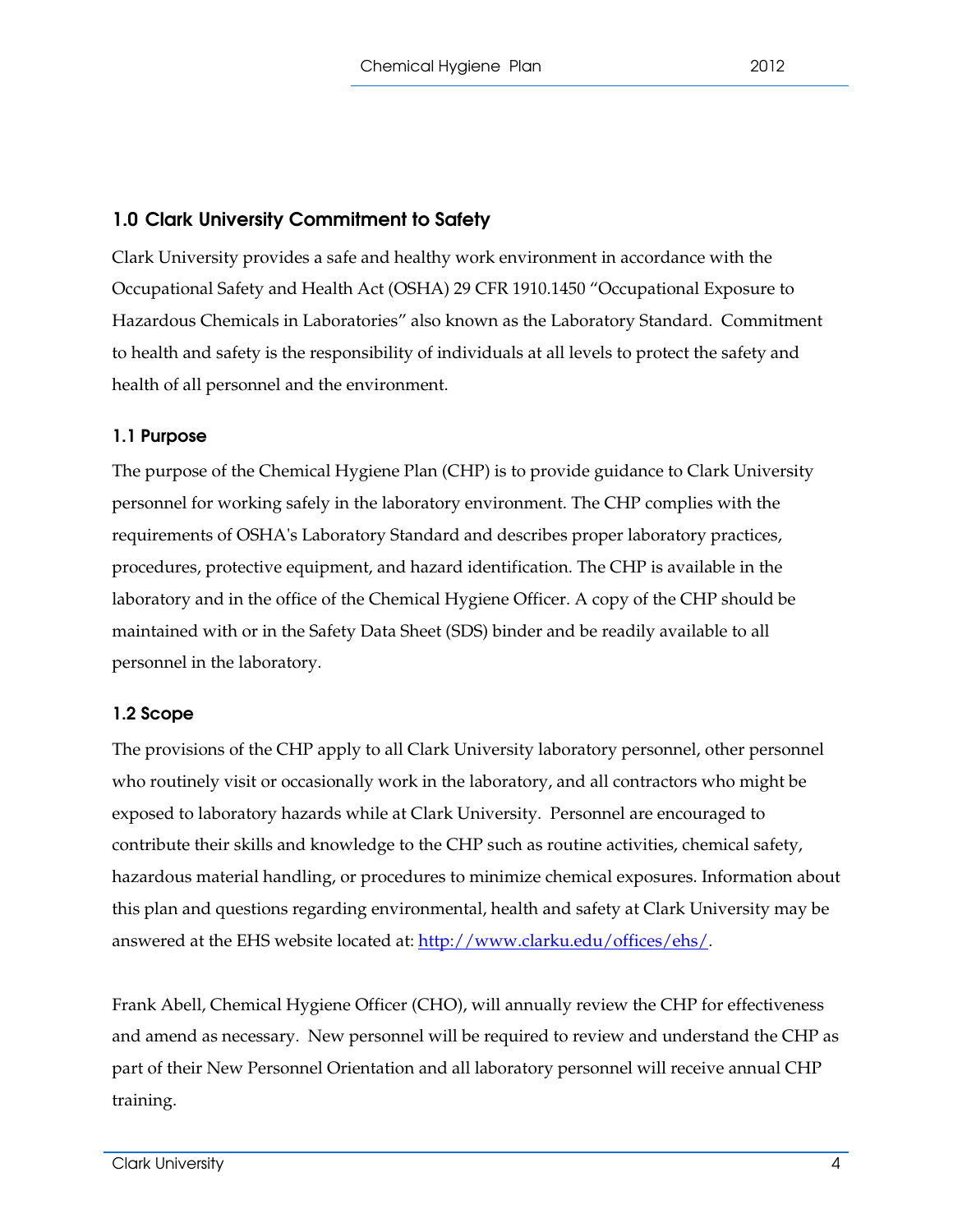# 2.0 ROLES AND RESPONSIBILITIES

# 2.1 Chief Executive Officer

• Has the ultimate responsibility for chemical safety within the university and must provide continuing support for safety at all levels. The Chief Executive Officer for the University is James Collins, Executive Vice President and Treasurer.

# 2.2 Professors and Assistant Professors

- Responsible for safety within their laboratories/departments.
- Become familiar with the EHS website located at: http://www.clarku.edu/offices/ehs/

# 2.3 Chemical Hygiene Officer (CHO)

- Development and implementation of appropriate chemical hygiene policies and practices;
- Monitoring the procurement, use, and disposal of chemicals used in the laboratories;
- Conducting formal, documented chemical hygiene/housekeeping inspections of laboratories and safety equipment and assuring that follow-up items are addressed in a timely manner;
- Assisting in the design and development of safe facilities; working with the Director of Facilities to assure that safe facilities are maintained at all times;
- Knowing current legal requirements for regulated substances;
- Assisting Laboratory Professors in developing policies and procedures specific to the work being conducted in their areas;
- Assisting Laboratory Professors in determining which personnel require medical consultations or personal protective equipment;
- Conducting accident investigations and assisting professors in their efforts to reduce the potential for recurrence of these events by using appropriate protective equipment or changing work practices; and
- Reviewing the CHP on an annual basis and making changes as needed.

# 2.4 Laboratory Professors

Holds the primary responsibility for chemical hygiene in his/her laboratory, including: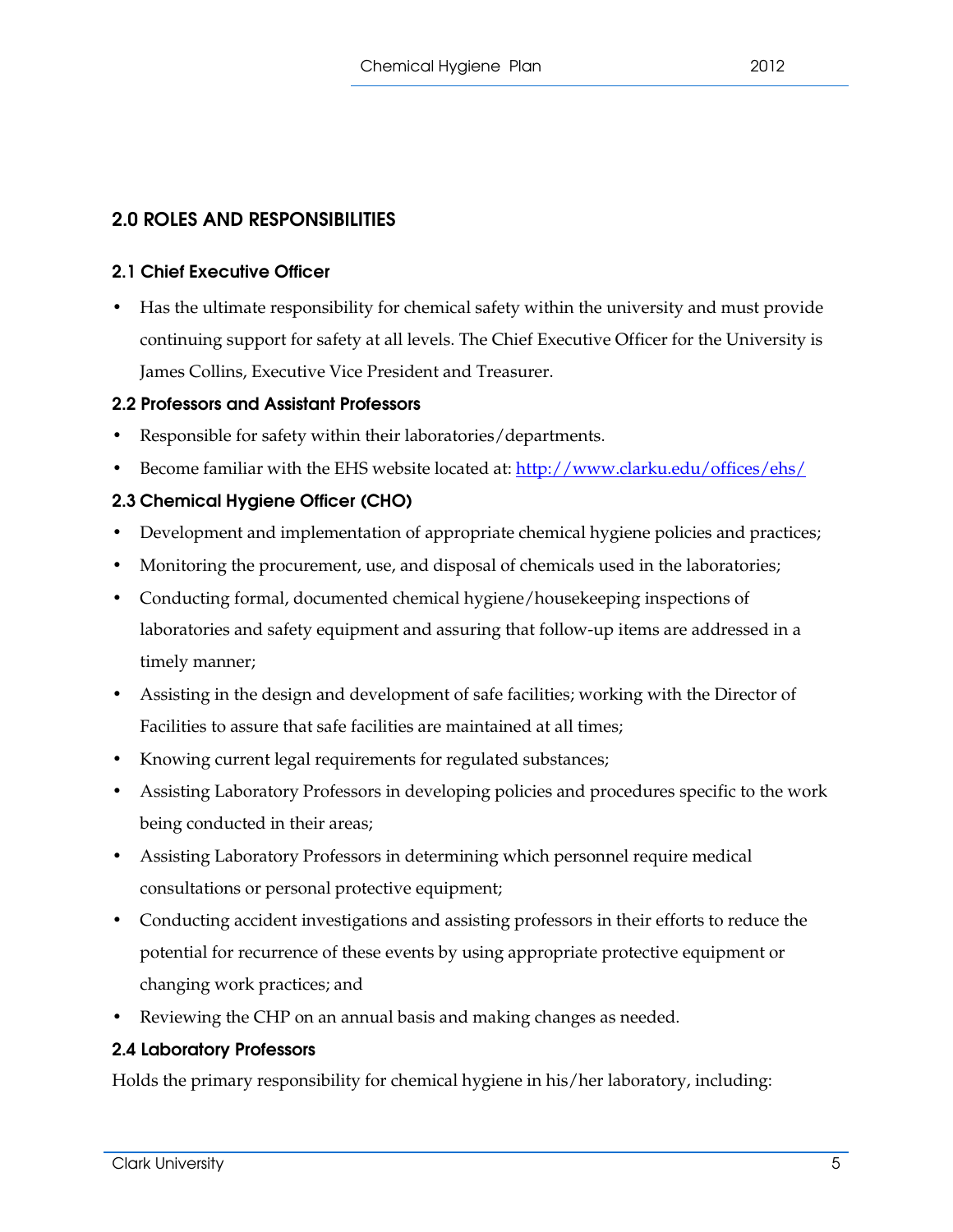- Ensuring that personnel and students read and follow the CHP, which includes the use of appropriate protective equipment and clothing;
- Ensuring that this equipment is available and in working order, and that staff have been trained in its correct usage;
- Determining, with the help of the CHO, the required levels of protective apparel and equipment;
- Ensuring that all hazardous waste is disposed of in accordance with all municipal, state and federal regulations; this includes the segregation, containment, and labeling of materials generated in the laboratory;
- Defining "Designated Areas" within the laboratory space for work with highly toxic and potentially carcinogenic materials, and ensuring that all such work is conducted in these areas;
- Performing informal safety and housekeeping inspections of all his/her laboratory areas;
- Determining the need for medical surveillance for his/her staff; and
- Reporting to the CHO any accident or spill occurring in the laboratory, and instituting necessary procedures or work practices to prevent recurrence of such events; ensuring that any injured personnel receives appropriate medical attention.
- Become familiar with the EHS website located at: http://www.clarku.edu/offices/ehs/

# 2.5 Assistant/ Associate Professors and Students

- Responsible for reading, understanding, and following the policies and procedures outlined in the CHP;
- Planning and conducting each operation in accordance with the CHP; and, when required, obtaining prior approval from the Chemical Hygiene Officer;
- Wearing appropriate personal protective equipment and following safe work practices as outlined in the CHP;
- Notifying the Laboratory Professor when equipment is malfunctioning or safety apparel is not available;
- Labeling and disposing of hazardous waste in compliance with Clark University's CHP;
- Review and understand the CHP and applicable laboratory specific procedures in their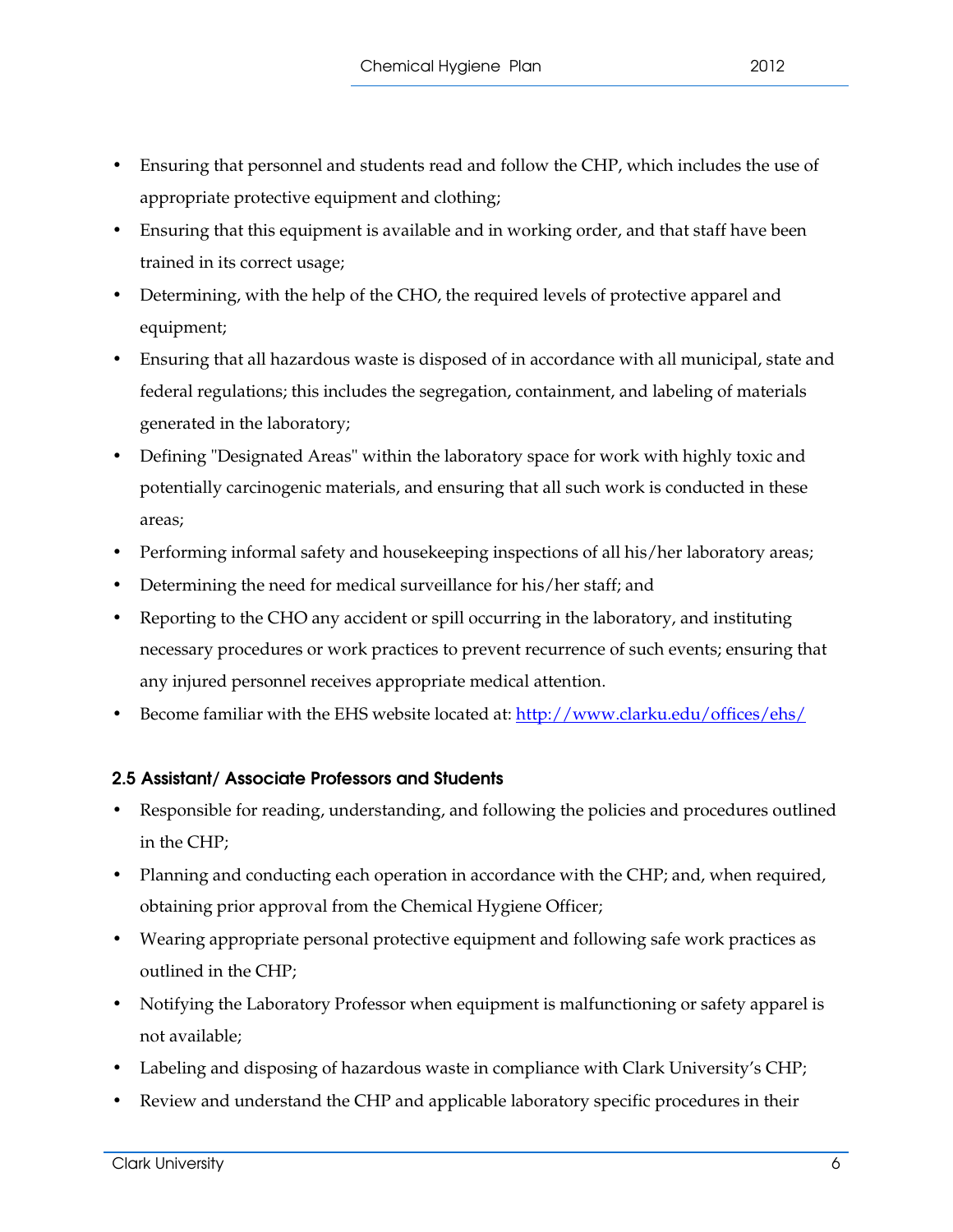entirety before beginning work in the laboratory or with hazardous chemicals; and

- Notifying the Laboratory Professor of any incident or accident involving hazardous chemical substances.
- Become familiar with the EHS website located at: http://www.clarku.edu/offices/ehs/

# 3.0 STANDARD OPERATING PROCEDURES

Clark University supports the implementation of prudent laboratory practices when working with chemicals in a laboratory. These include general and laboratory-specific procedures for work with hazardous chemicals, emergency procedures, and laboratory waste procedures. Procedures have been put in place to protect personnel from health hazards and physical hazards in the Clark University laboratories.

# 3.1 Laboratory General Safety Procedures

Clark University has established general lab procedures to ensure that laboratory personnel maintain healthy and safe work practices in laboratory. All personnel working in laboratories must adhere to the following policies when laboratory work involves the use of hazardous chemicals. Failure to do so will be reported to the laboratory professor.

- Always read and understand the Material Safety Data Sheet for the chemicals you work with before handling.
- Do not use broken or chipped glassware, and dispose of it in a designated marked container (e.g., "broken glass only").
- Never pipette by mouth; always use a pipette aid or suction bulb.
- Do not apply cosmetics in the laboratory.
- Wash hands and arms thoroughly before leaving the laboratory, even if gloves have been worn.
- Food and drink are forbidden in the laboratory.
- All chemical containers such as test tubes, beakers, and flasks must be labeled with the full chemical name.
- Do not work alone in the laboratory if the procedures being conducted are hazardous.

# 3.2 Accident and Incident Reporting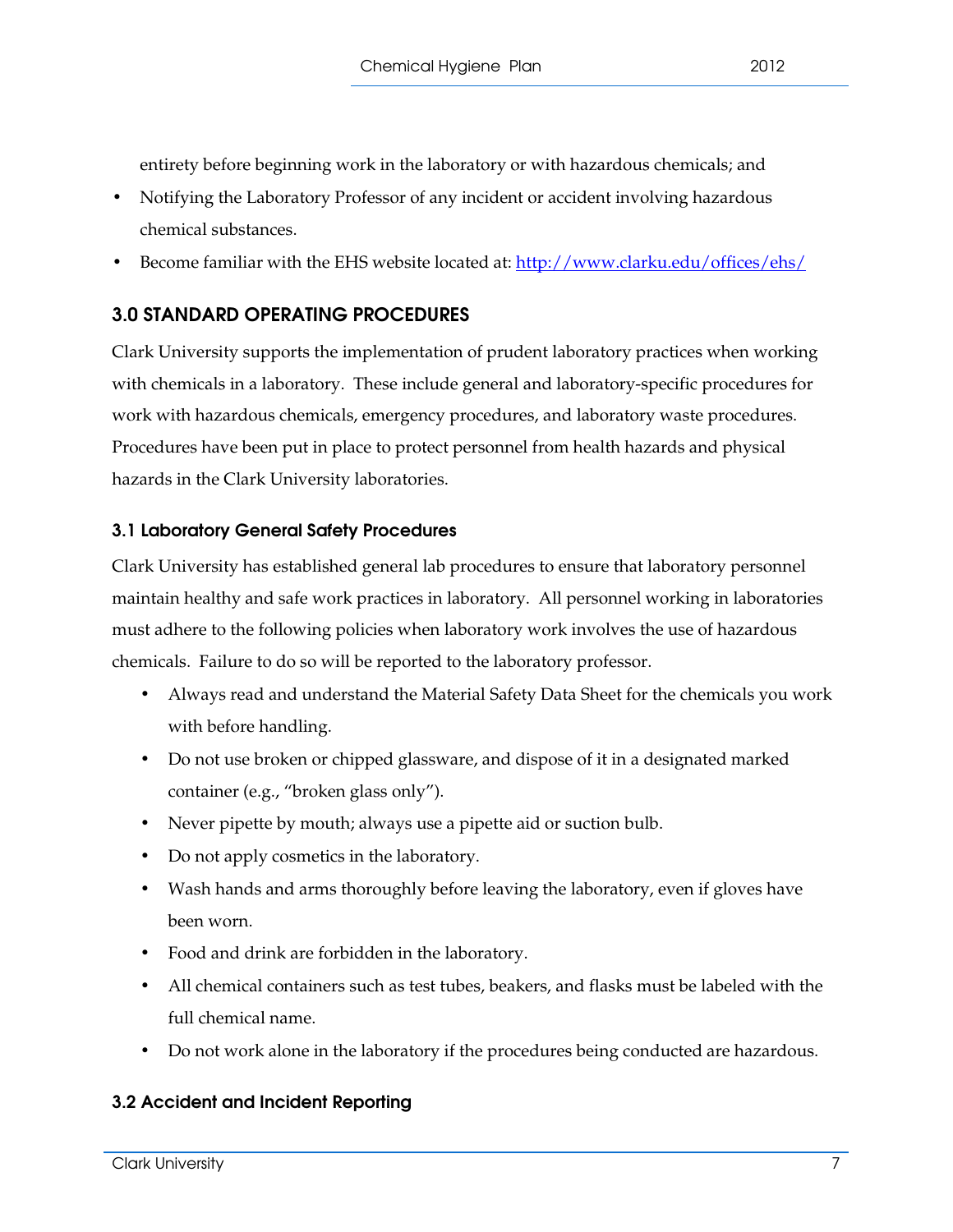All accidents, incidents, and near misses that result in personal injury or illness, damage, and or a potential for significant injury or property loss to Clark University property shall be properly reported and investigated. All accidents/ incidents shall be reported to the CHO via a "Clark University Accident Report". This report is attached as Appendix B. All accidents or near misses should be carefully investigated by the CHO, with the results distributed to all who might benefit.

# 3.3 Chemical Storage

- All chemicals in the laboratory should have a designated storage area and should be returned after each use. Chemicals are segregated by general hazard class.
- Avoid storing chemicals on bench tops and floors.
- Storage trays or secondary containers should be used to minimize spillage of material if a container breaks or leaks.
- Avoid storing chemicals in the fume hood because containers and equipment can interfere with airflow, clutter the work space, and increase the amount of material that could become involved in a hood fire.
- Avoid storing chemicals in direct sunlight or near a heat source.
- Physically separate incompatible chemicals using a secondary containment bin or tray, and or store at another designated location.
- All chemical containers must be properly labeled and stored in labeled storage areas.
- Avoid storing chemicals above eye level.
- Refrigerators used for storage of flammable chemicals must be explosion-proof, laboratory-safe units.

# 3.4 Hazardous Waste Management and Disposal

# 3.4.1 Management

Hazardous waste chemicals regulated by the Environmental Protection Agency must be collected, labeled, packaged, and disposed of according to federal and state hazardous waste regulations. Hazardous waste is any solid, liquid, sludge, or containerized gas that is discarded, has served its intended use, or is manufacturing by-product, and exhibits any of the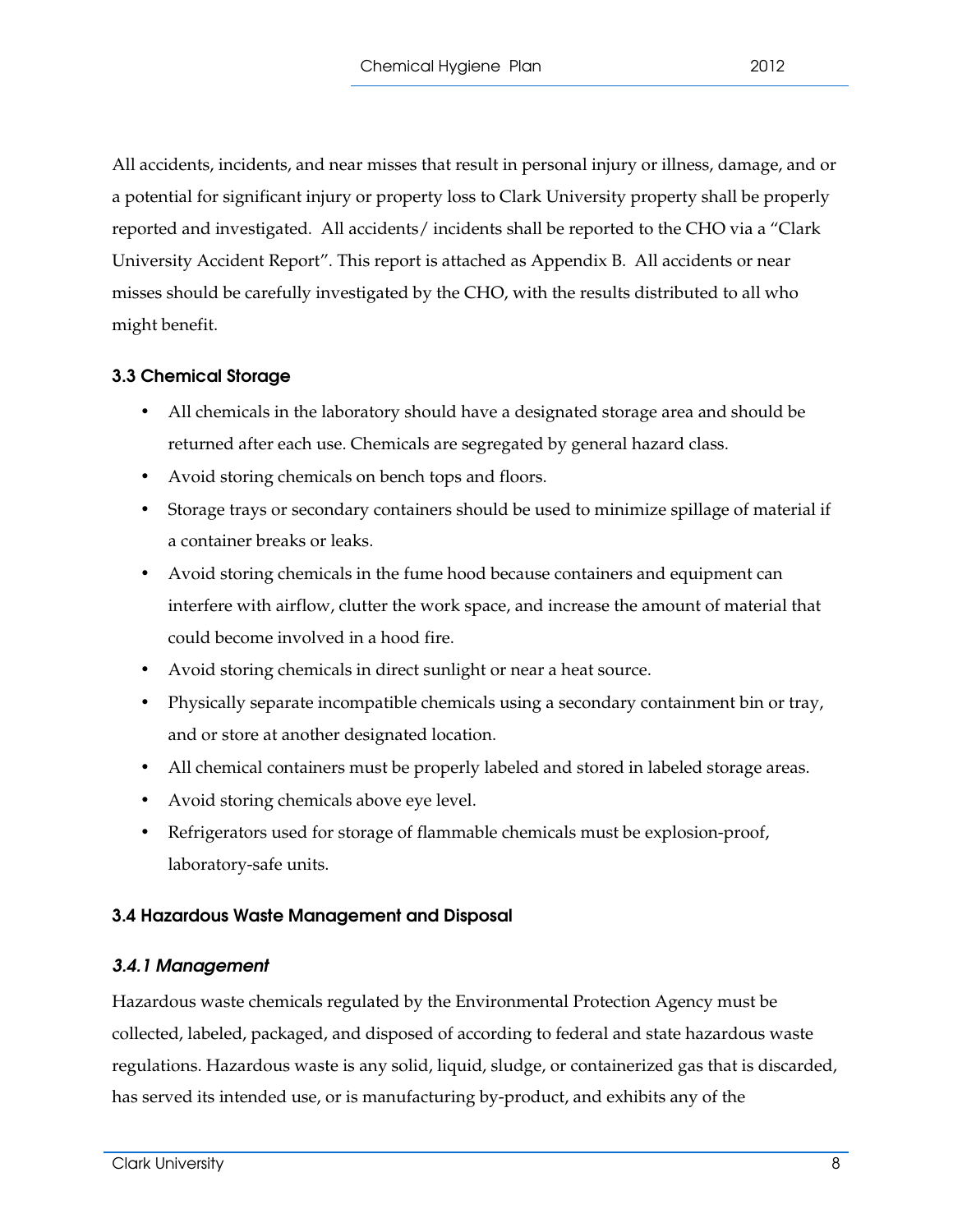characteristics identified below:

- Flammable
- Corrosive
- Reactive
- Toxic

It is the responsibility of the waste generator to adhere to proper waste management and disposal policies. Hazardous waste shall be collected in an appropriate container pending transfer to the Clark University Main Accumulation Area (MAA) or Satellite Accumulation Area (SAA) for chemical waste handling or pickup for disposal.

# 3.4.2 General Procedures for Disposal

- Any material that meets the criteria of a hazardous waste shall not be treated or otherwise changed to alter its characteristics as a hazardous waste.
- Empty containers of P-listed waste shall be disposed of as hazardous waste.
- Dispose of all waste in designated, labeled containers. Any questions about proper disposal methods should be directed to the CHO.
- Do not combine different waste streams (i.e. incompatible hazardous materials).
- Do not overfill containers.
- Manage common laboratory waste (uncontaminated gloves, paper towels, etc.) in the general trash.

# 3.4.3 Storage and Handling for Hazardous Waste

- All hazardous waste generated at Clark University must be accumulated and stored in a Satellite Accumulation Area (SAA) before being transferred to the Main Accumulation Area(MAA).
- The SAA's are marked by a sign defining the SAA. The area is used for the accumulation of waste generated at the point of generation.
- All SAA waste containers must be labeled with SAA labels or the words "Hazardous Waste" with the full chemical name and hazard class (e.g. ignitable).
- When an SAA waste container becomes full, date the container with the 'full date'.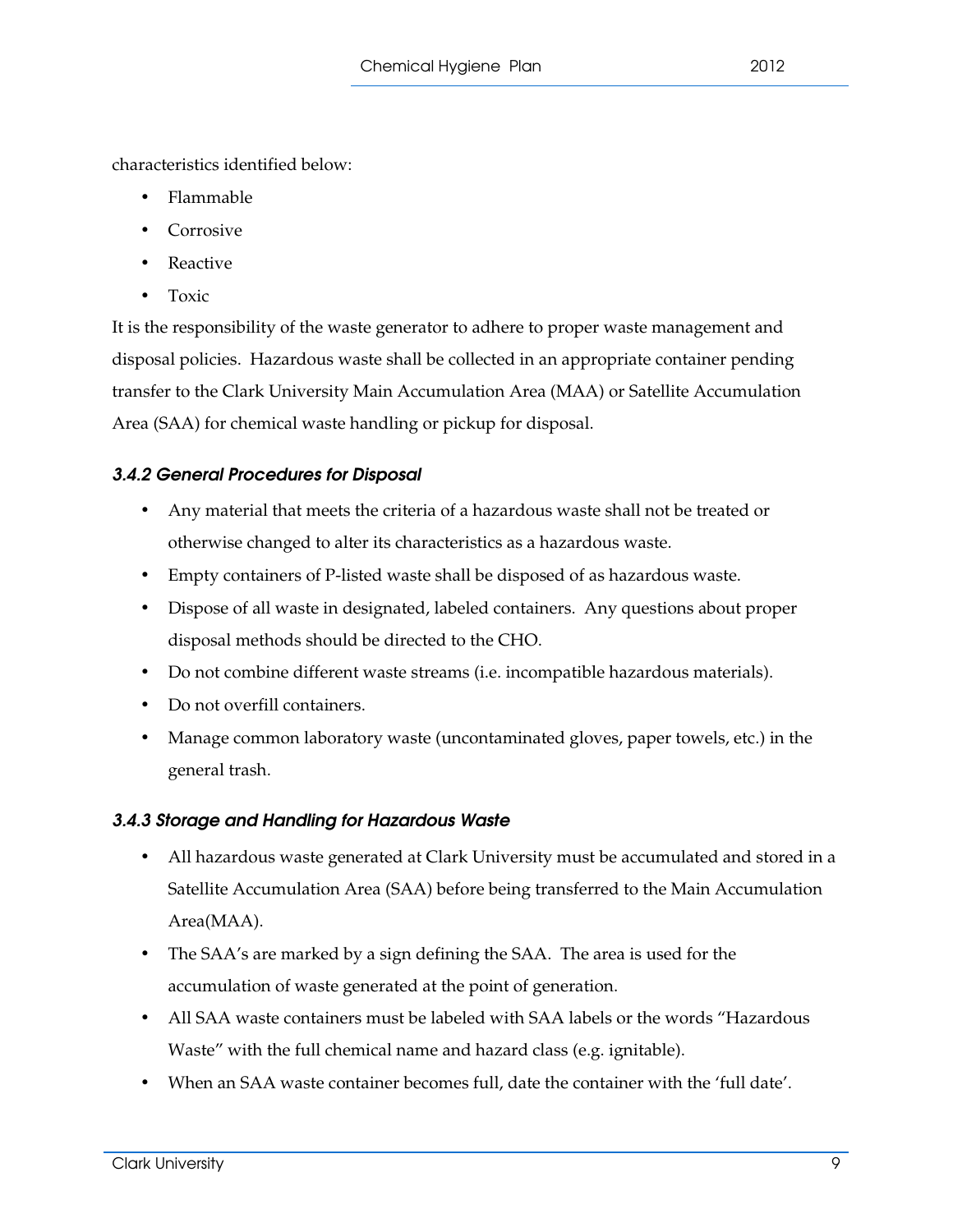- SAA containers can remain in the SAA indefinitely or until they become full. Full containers must be moved into the MAA within three days of the full date.
- All containers must be closed and sealed when not in use.
- Waste must be stored in containers compatible with the constituents of the waste.
- The MAA must remain locked at all times.
- Secondary containment bins must be used to prevent mixing of incompatible waste streams.

# 3.4.4 Lab-Pack Chemicals

Unwanted chemicals should not remain in chemical stock areas, but should be moved to the SAA.

# 3.4.5 Broken Glass Disposal

- Broken glass and sharp objects shall never be disposed in general trash receptacles or recycling bins.
- Glass bottles (not eligible for recycling) shall be empty and their labels defaced before discarding.
- Glass bottles or broken glass must be disposed of in cardboard "Deposit Glass Here' boxes. These boxes are available throughout the laboratories.
- Seal the top of the box closed with tape when it is full and label it 'trash'.

# 3.4.6 Universal Waste Management

• Fluorescent lamps, cathode ray tube (CRT) screens, NiCad or rechargeable batteries, and mercury containing devices such as thermostats/ thermometers are classified as Universal Waste in Massachusetts and cannot be disposed in the general trash. For disposal contact the Campus Sustainability Coordinator.

# 3.5 Chemical Procurement

Before a chemical is received, information on proper handling, storage, and disposal will be reviewed by the CHO. No container should be accepted without an adequate label. All chemicals will be received in the university mail room and then forwarded to the CHO.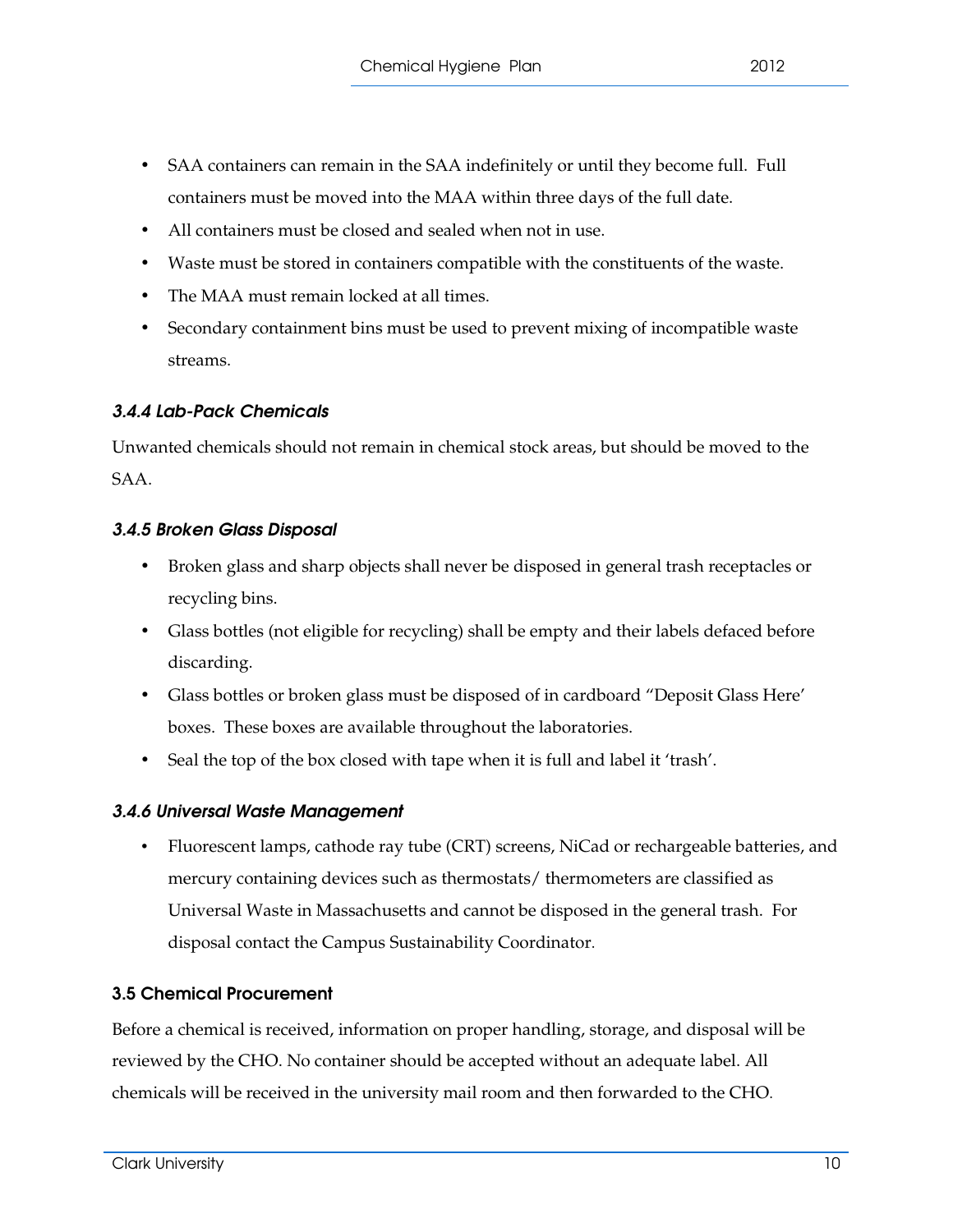# 3.6 Chemical Inventory Control

Clark University uses a Microsoft Access Database to track their chemical inventory. The only administrator for the database is the CHO. This system allows personnel to search for the location and/or quantity of a specific chemical. The system will also prevent orders of chemicals that will exceed Clark University's flammable storage limits.

# 3.7 Housekeeping

- Laboratory fume hoods and work areas should be kept clean and free of debris at all times.
- Do not allow trash to accumulate in any area. It can be a fire hazard and or obstruct emergency equipment and egress.
- Do not store food or drink in any chemical laboratory.
- Access to exits, emergency equipment, and utility controls should never be blocked.

# 3.8 Emergency Procedures

• In the event of an emergency, all personnel are trained to exit the building immediately and meet outside at their designated assembly area. Upon meeting, personnel are to let their professor know they are accounted for. Personnel should not enter the building until they have received notification to do so from the appropriate authority. The university police shall be notified upon discovery of a spill or accident, and is trained to take the appropriate response actions. University police can be reached by telephone at **x7575.**  Emergency evacuation procedures for Biology, Chemistry, Physics and Math buildings are posted on the university EHS website http://www.clarku.edu/offices/ehs/.

# 3.9 Hazard Assessment

A hazardous chemical means a chemical for which there is statistically significant evidence that acute or chronic health effects may occur in exposed laboratory personnel. An acute health effect is an adverse health effect characterized by severe symptoms that develop rapidly. A chronic health effect is an adverse health effect with symptoms that develop slowly over a relatively long period of time.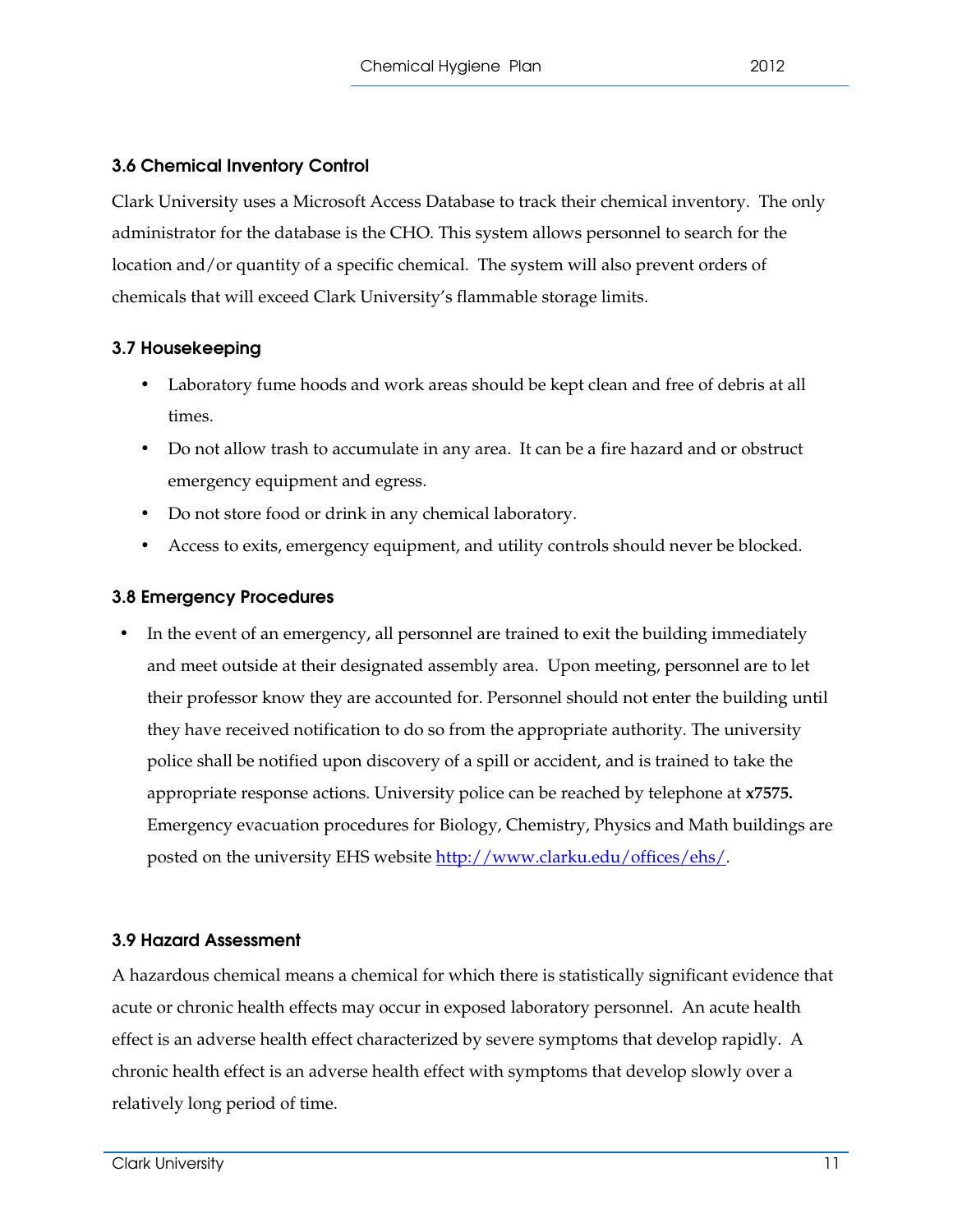A hazard assessment must be completed to identify the physical and health hazards of chemicals used in the laboratory and determine the risk of exposure to the body. A physical chemical hazard is a chemical that is proven to be a combustible liquid, flammable, a compressed gas, explosive, an organic peroxide, an oxidizer, pyrophoric, unstable or water reactive. A health hazard means a chemical for which there is statistically significant evidence that acute or chronic health effects may occur in exposed personnel. Chemicals that are health hazards include carcinogens, toxic or highly toxic agents, reproductive toxins, irritants, corrosives, sensitizers, hepatotoxins, nephrotoxins, neurotoxins, agents which act on the hematopoietic system, and agents which damage the lungs, skin, eyes, or mucous membranes.

A hazard assessment should include: identifying the hazard type (s), selection of appropriate PPE, training laboratory personnel, storage and handling requirements, control measures, signs and symptoms of an exposure, and spill and decontamination procedures.

#### 3.10 Bonding and Grounding

Bonding and grounding of flammables is extremely important to reduce the risk of explosion and fire due to static electricity that builds up during the transfer of flammable liquids. Bonding prevents the generation of static electricity by minimizing the electrical potential between two objects, such as a dispensing drum and a safety can. Grounding minimizes the electrical potential between the containers and the ground. Bonding and grounding shall be used when transferring Class I flammable liquids, those with a flash point below 100 F (ethyl ether, benzene, xylene, and acetone) in metal equipment in order to avoid static generated sparks.

# 3.11 Procedures for Prior Approval

There will be times were there is a significant change in chemical amounts, new equipment, or a situation where one must work alone with highly hazardous chemicals. It is recommended that laboratory personnel communicate these changes to their coworkers. General safety considerations include:

• Experimental design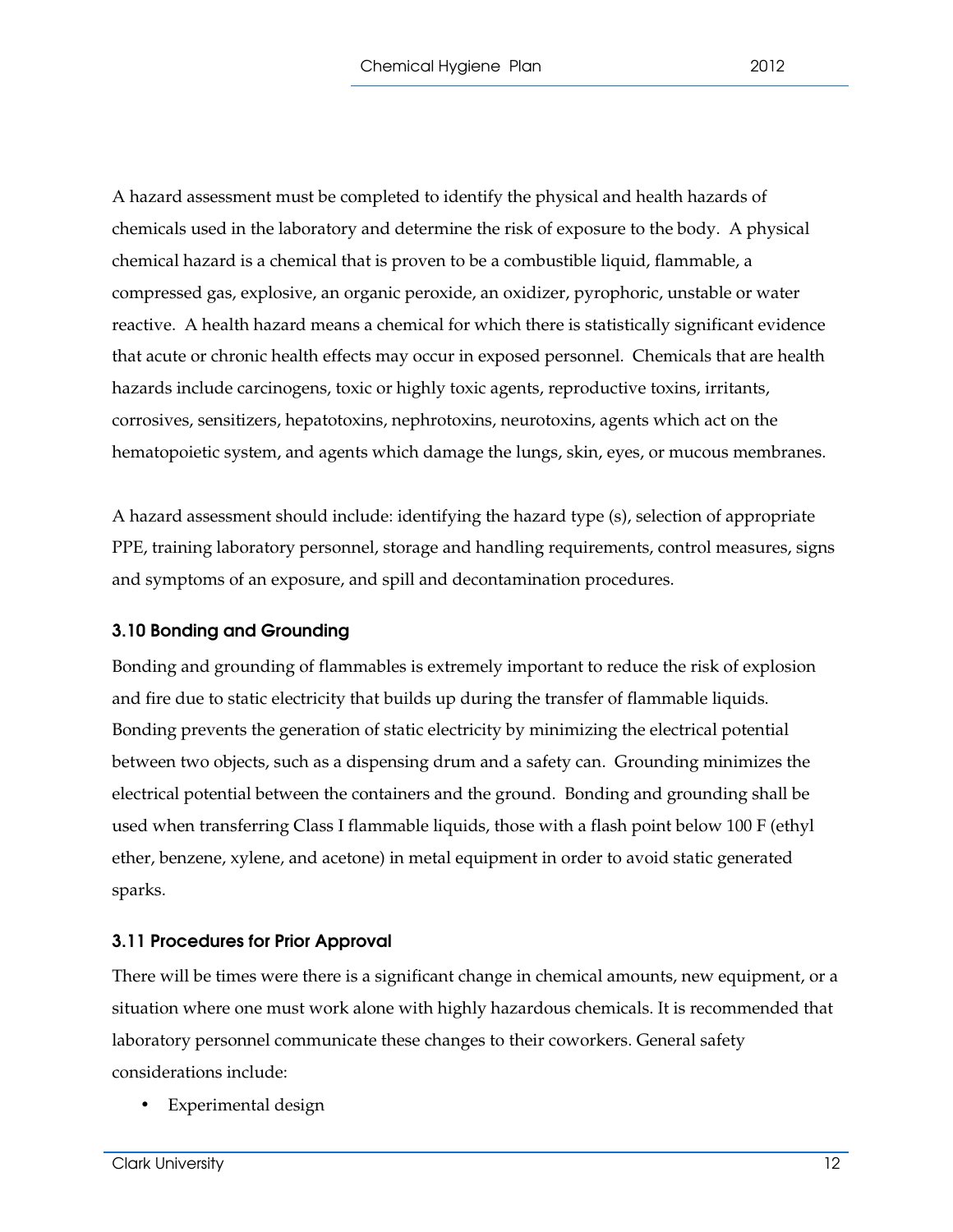- Equipment design
- Work space adequacy
- Development of an SOP
- Work preparedness
- Hazard assessment

# 3.12 Procedures for Particularly Hazardous Substances (Carcinogens, Reproductive Toxins, Highly Toxic Chemicals, and Chemicals of Unknown Toxicity)

The following procedures must be followed when performing laboratory work with particularly hazardous substances.

- These substances must be used and stored only in areas with restricted access.
- Designated area may be used for work with these materials and may be the entire laboratory, a glove box, an area of a laboratory, or a device such as a chemical fume hood. The designated area must be clearly posted with signs that;
	- o Identify the hazards
	- o When the hazardous material is in use
	- o No untrained personnel allowed in the work area
	- o Clearly define the designated area
- Only the smallest amount of a chemical required by the procedure shall be used or stored.
- When possible only order the required amounts to avoid unnecessary decanting or weighing out the material.
- Specific spill procedures for the hazardous materials must be developed and posted in the designated area.
- All laboratory personnel working with these chemicals shall be familiar with the hazards and proper procedures for accidental release.
- General PPE to be worn at all times when working with these materials are safety glasses, gloves, long sleeve laboratory coats, and no open toed shoes.
- The designated work area shall always be decontaminated after each process, experiment, or when the work is completed.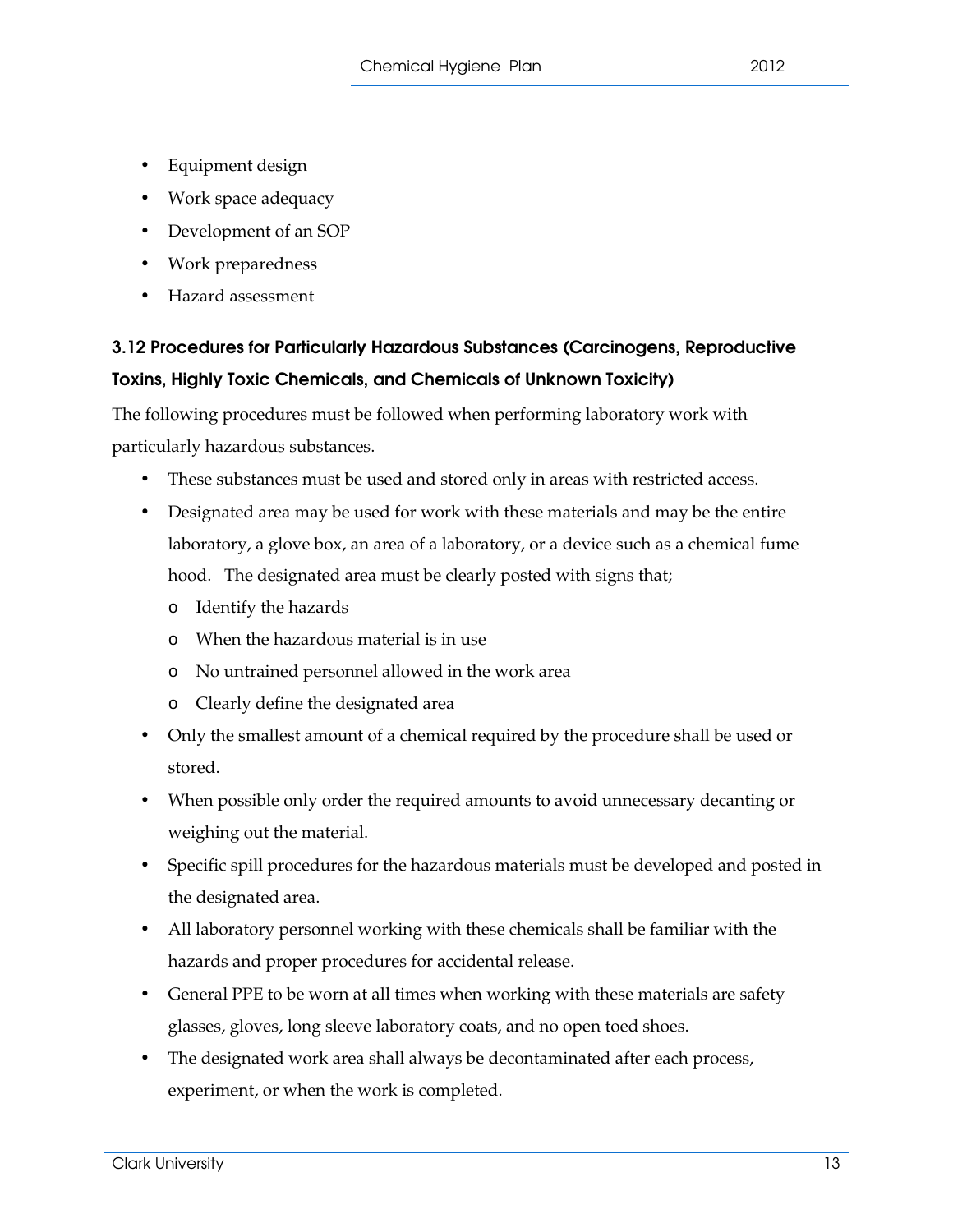• All waste products from the process shall be managed in a compatible container.

# 3.13 Chemical Substances Developed in the Laboratory

If the composition of the chemical substance produced for the laboratory's use is known, the laboratory personnel shall determine if it is a hazardous chemical. If the chemical is determined to be hazardous, the personnel shall wear the appropriate PPE and use proper safety precautions. If the chemical produced is a byproduct whose composition is not known, the laboratory personnel shall assume that the substance is hazardous. If the chemical substance is produced for another user outside of the laboratory, the laboratory personnel shall comply with the Hazard Communication Standard (29 CFR 1910.1200) including the requirements for preparation of SDSs and labeling.

# 4.0 SPECIAL PROCEDURES FOR HANDLING HAZARDOUS CHEMICALS

The Lab Supervisor shall ensure that all lab personnel are aware of the locations, hazards, and appropriate control measures for work involving hazardous chemicals. In some cases, laboratory-specific procedures may be required for working with highly hazardous materials. Review the SDS for specific handling and storage requirements of hazardous chemicals. Some specific hazards that may be present in various laboratories at Clark University are listed below:

# 4.1 Asphyxiants

Asphyxiants are substances that interfere with the transport of an adequate supply of oxygen to the vital organs of the body. Simple asphyxiants are substances that displace oxygen from the air being breathed to such an extent that adverse effects result. Acetylene, carbon dioxide, argon, helium, ethane, nitrogen, and methane are common asphyxiants. It is important to recognize that even chemically inert and biologically benign substances can be extremely dangerous under certain circumstances, such as carbon monoxide.

# 4.2 Compressed Gas

Gas cylinders contain either compressed liquids or gases. Gas cylinders represent the most insidious hazard, as puncture, heat, faulty valves, pressure or regulators may result in a rapid release of the entire contents. The following safety considerations should be implemented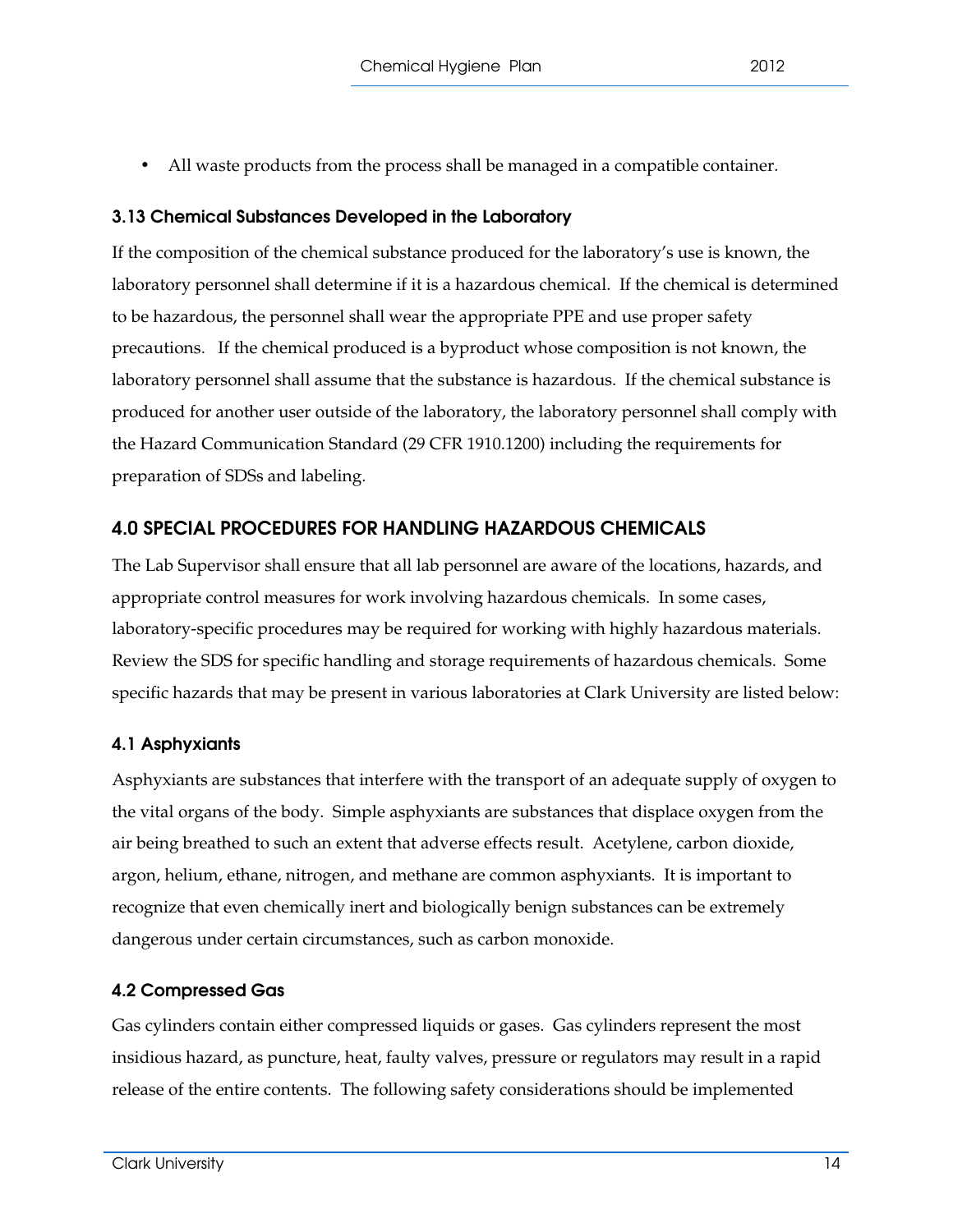where applicable:

- The cylinder contents must be clearly identifiable.
- Handle cylinders carefully and do not roll, slide, or drop. Use a cart or hand truck to transport.
- Do not lift a cylinder by its cap.
- Secure all cylinders while in storage, transport, or use.
- Never tamper with cylinder valves, force connections, or use homemade adapters. Use only approved equipment. Never repair or alter cylinders, valves, or safety relief devices.
- Only use a regulator compatible with the cylinder contents.
- Close the cylinder valve when not in use.
- When empty, turn off the cylinder valve and label the cylinder as empty. Store separately from full cylinders.
- Store cylinders in a well ventilated area away from ignition sources, heat, flames, and flammable chemicals.
- Keep the protective caps on the cylinders at all times except when the cylinders are in active use.
- Check for gas leaks using soapy water around the connections.
- Do not store flammable gas cylinders with oxidizers such as nitrous oxide or oxygen. They must be separated by a minimum of 20 ft. or a 5 foot fire wall.

# 4.3 Corrosive Chemicals

The Resource Conservation and Recovery Act (RCRA) defines a corrosive chemical as a liquid with a pH  $\leq$  2 or >12.5. Acids and bases can cause severe tissue damage depending on the corrosivity of the chemical. The primary means of protection from corrosive chemicals is the use of gloves, goggles, face shields, aprons, lab coats, and other chemical resistant clothing. Exercise extreme caution when handling corrosive chemicals. The following safety considerations should be implemented where applicable:

• Transport acids and bases in a bottle carrier or cart. Do not handle by the neck alone; support the weight of the bottle from the bottom when handling or pouring.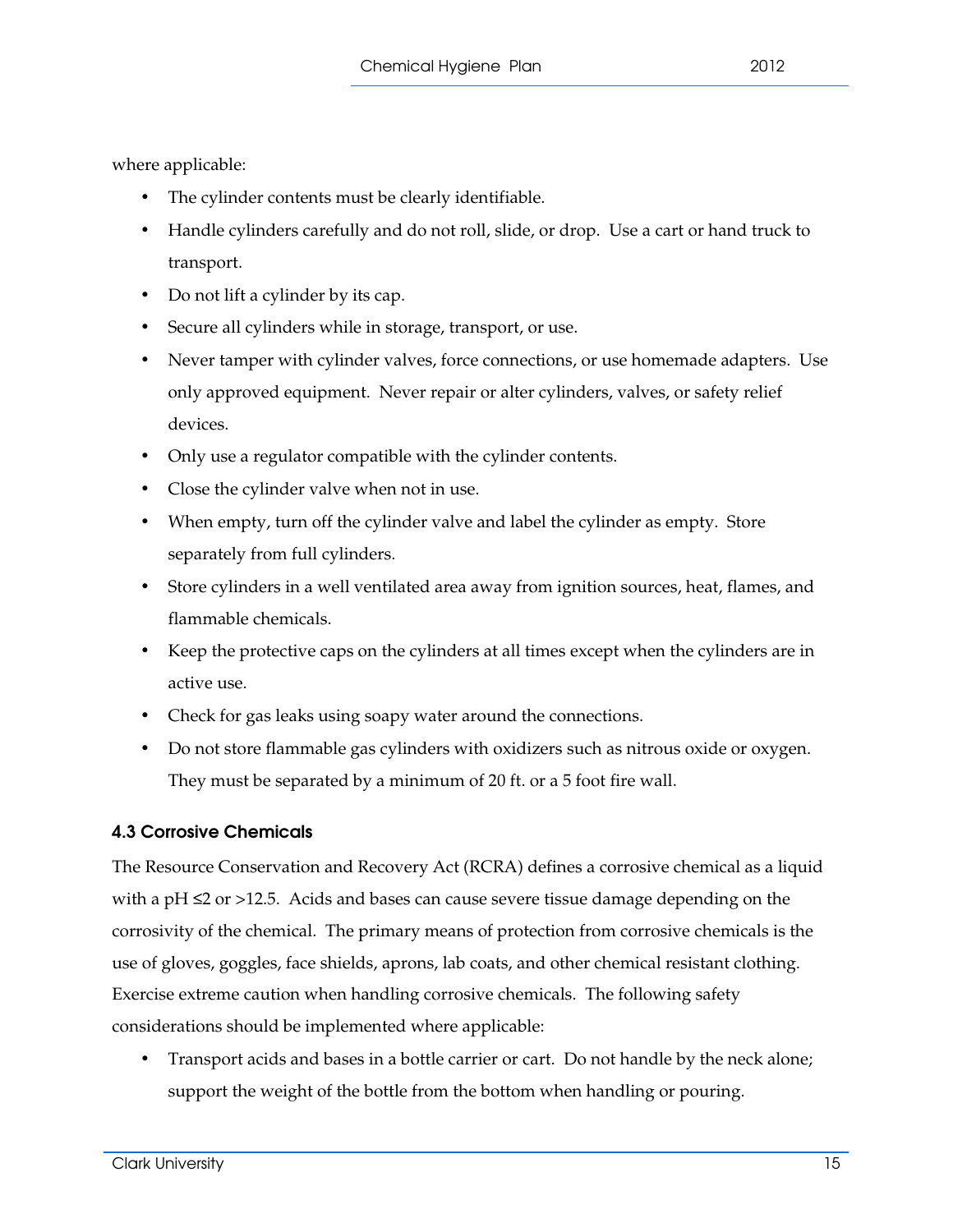- Do not store acid and bases with flammable liquids or oxidizing chemicals. Store perchloric acid by itself.
- Isolate corrosive chemicals from incompatible chemicals.
- Reference the chemical's SDS for proper handling, PPE, and storage requirements.
- If an acid or base comes in contact with your skin or clothing, thoroughly wash the affected areas utilizing the safety showers or eyewash units.

# 4.3.1 Hydrofluoric Acid

Hydrofluoric acid (HF) has a number of chemical, physical and toxicological properties that make handling this material particularly hazardous. HF solutions are clear, colorless and have a density similar to water. Exposure to concentrated (>50%) HF solutions will cause immediate, severe, penetrating burns. Exposure to less concentrated solutions can also have serious effects, but the appearance of symptoms can be delayed for up to 24 hours. Clark University personnel exposed to HF must seek immediate medical attention, even if they do not feel pain.

When working with HF, laboratory personnel must wear the appropriate PPE (safety glasses, lab coat, and nitrile gloves) and conduct all work in a fume hood because HF vapors can also cause serious burns. HF must be used and stored in polyethylene, polypropylene, Teflon, wax, lead or platinum containers.

# 4.4 Flammable and Combustible Chemicals

Flammable chemicals are considered to be liquids with a flashpoint below 100 °F and solid materials that readily sustain combustion. Liquids with a flashpoint between 100 °F and 200 °F are generally classified as combustible; the same basic procedures should be applied when handling combustible liquids.

- Do not allow smoking or other sources of open flames in areas where flammable chemicals are used.
- Know the location of fire extinguishers, fire alarms, and emergency exits in the laboratory.
- Do not store flammable liquids in domestic-type refrigerators. Use only refrigerators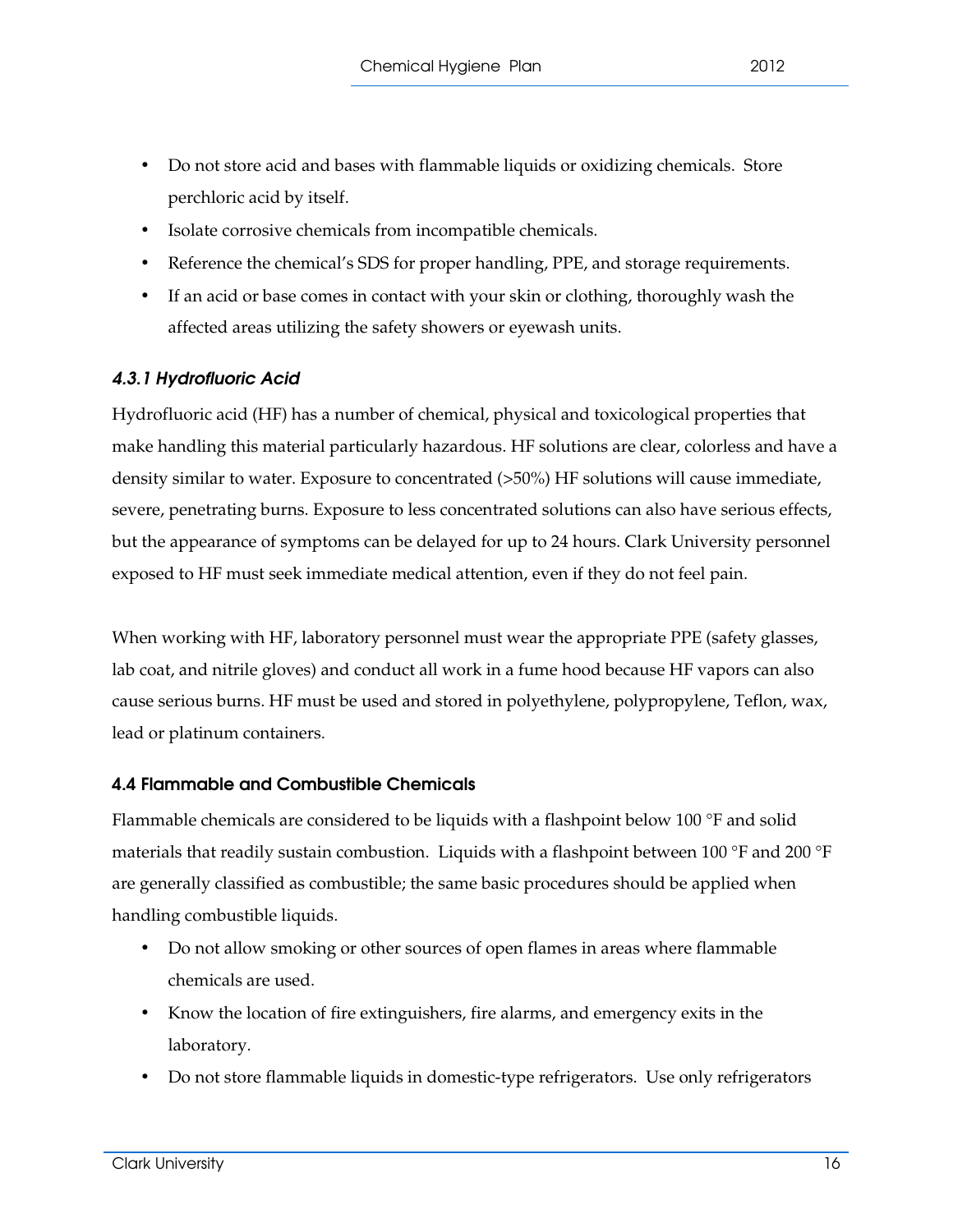rated for flammables.

- Do not store flammables with oxidizing agents (e.g., nitric, perchloric, and sulfuric acids).
- Do not expose flammable liquids to potential sources of ignition such as electrical equipment, heat, burners, or open flames.
- To prevent accidental electrical charge, the use of bonding and grounding equipment should be used whenever applicable. The use of non-sparking tools can prevent an ignition source.
- Store flammable liquids in an approved fire rated flammable storage cabinet.
- Do not store flammable liquids on the floor, unless protected by secondary containment.
- Minimize the amount flammable liquids that are in use, being stored, and that are generated as wastes.
- Storage of flammable liquids greater than 10 gallons within a laboratory fire area must be in an approved and labeled flammable storage cabinet.
- The Material Safety Data Sheet (SDS) shall be reviewed by the owner/user of the materials for additional safety requirements and precautions.

# 4.5 Irritants

An irritant is a chemical, which is not corrosive, but which causes a reversible inflammatory effect on living tissue by chemical action at the site of contact. A wide variety of organic and inorganic chemicals are irritants; thus, skin contact with all laboratory chemicals should be avoided. Use a properly functioning chemical fume hood when handling irritants that can be inhaled. At minimum, safety glasses, lab coat, long pants, protective gloves, and closed toed shoes should be worn.

# 4.6 Organic Peroxides

Organic peroxides are hazardous because of their extreme sensitivity to shock, sparks, heat, light, strong oxidizing and reducing agents, and other forms of detonation. Organic peroxides may cause fire, create explosion hazards, and may be toxic or corrosive. Some organic peroxides are dangerously reactive, decomposing very rapidly or explosively if they are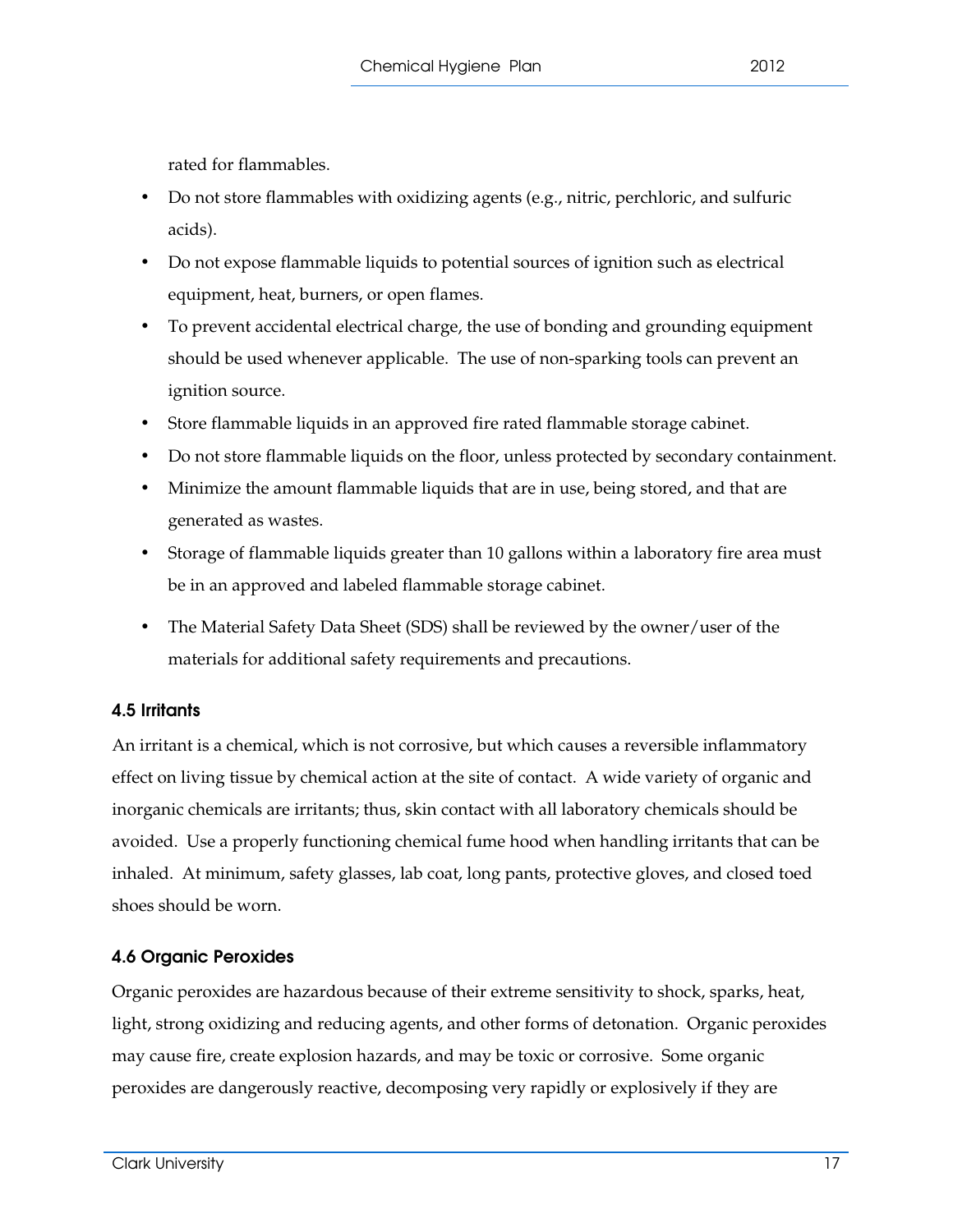exposed to only slight heat, friction, mechanical shock or contamination with incompatible materials. Precautions for handling peroxides should include the following:

- Limit the quantity of peroxides.
- Do not return unused peroxides to the container.
- Clean up all spills immediately. Solutions of peroxides can be absorbed using vermiculite or other absorbing material.
- Do not permit smoking, open flames, and other sources of heat near peroxides. Areas should be labeled that contain peroxides so that this hazard is evident.
- Avoid friction, grinding, and other forms of impact near peroxides, especially solid peroxides. Glass containers that have screw-cap lids or glass stoppers should not be used. Polyethylene bottles that have screw-cap lids may be used.
- Isolate from incompatible materials such as strong acids and bases, flammable and combustible liquids, and reducing agents.

#### 4.7 Oxidizers

Oxidizers are chemicals other than a blasting agent or explosive as defined in § 1910.109(a), that initiates or promotes combustion in other materials, causing fire either of itself or through the release of oxygen or other gases. Examples include perchloric acid, potassium persulfate, and lead nitrate. Precautions for handling oxidizers should include the following:

- Minimize the amount of oxidizers used and stored.
- Isolate from incompatible chemicals (e.g., organics, flammable, dehydrating, or reducing agents).
- Do not store oxidizers in wooden cabinets or on wooden shelves.
- Do not return unused material to the original container.
- Store in a tightly closed container and in a cool, dry, ventilated area.
- Perchloric acid may not be used in any fume hood except those specifically designed for perchloric acid use.

#### 4.8 Pyrophoric Chemicals

Pyrophoric chemicals are extremely reactive toward oxygen and water, and must never be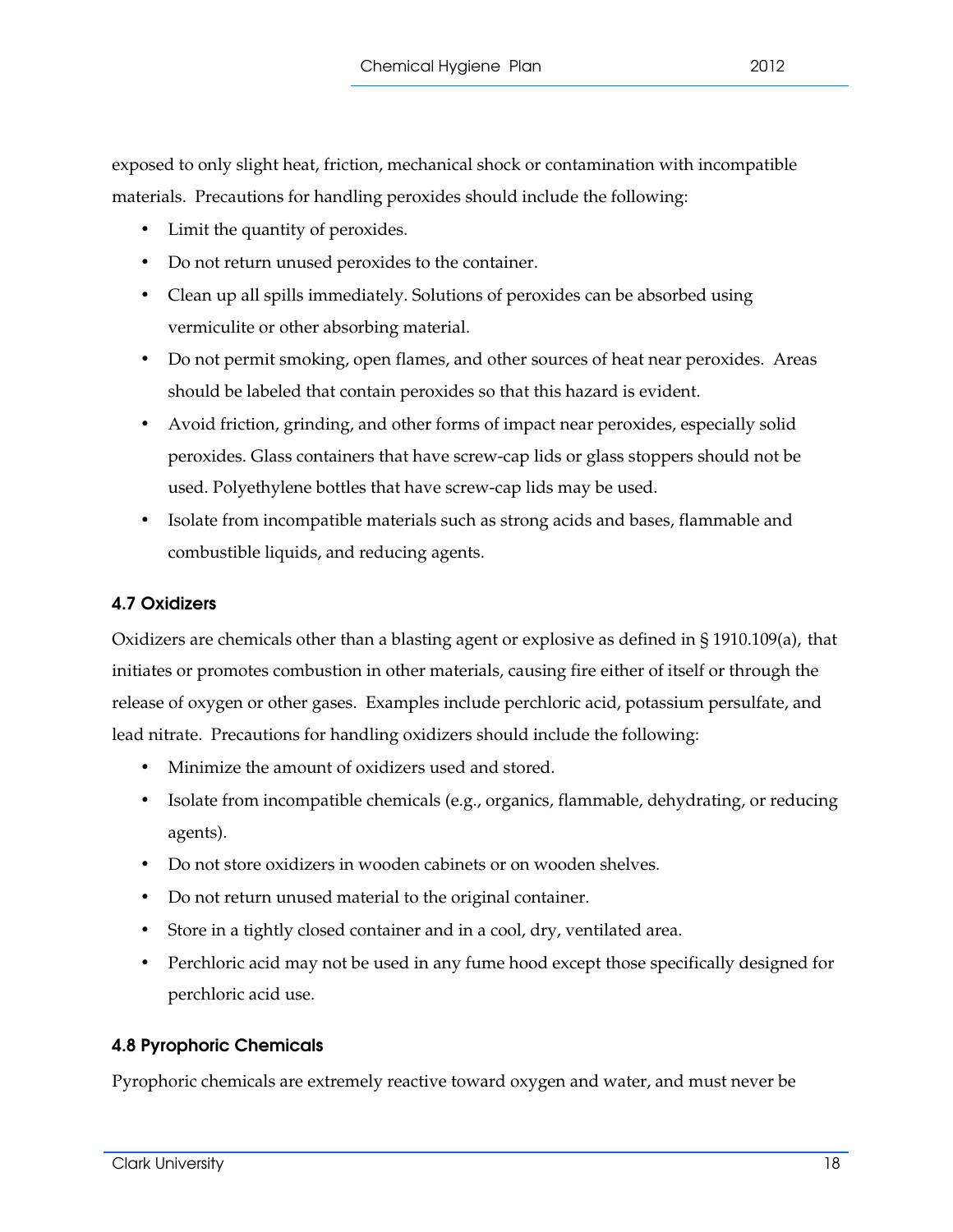exposed to the atmosphere. Examples include Sodium Hydride and Lithium Aluminum Hydride. Exposure of these chemicals to the air could result in spontaneous combustion, which could cause serious burns or other injuries to the person handling the chemical or others in the immediate area. In addition, all combustible materials, including paper products, should not be allowed to come in contact with any pyrophorics at any time. Pyrophorics can be handled and stored safely as long as all exposure to atmospheric oxygen and moisture is avoided. Solids must be transferred under an inert atmosphere in an efficient glove box. Glass bottles of pyrophorics should not be handled or stored unprotected. The metal container shipped with each bottle should be retained as a protective container for each bottle for transporting and storage

#### 4.9 Reproductive Toxins

Reproductive toxins are chemicals which affect the reproductive capabilities including chromosomal damage (mutations) and effects on fetuses (teratogenesis). Reproductive toxins have adverse effects on various aspects of reproduction, including fertility, gestation, lactation, and general reproductive performance. Reproductive toxins can affect both men and women. Male reproductive toxins can in some cases lead to sterility. Two well-known male reproductive toxins are ethylene dibromide and dibromochloropropane. When a pregnant woman is exposed to a chemical, generally the fetus is exposed as well because the placenta is an extremely poor barrier to chemicals.

#### 4.10 Select Carcinogens

A carcinogen is a substance capable of causing cancer. Carcinogens are particularly insidious toxins because they may have no immediate apparent harmful effects. Carcinogens should be handled using prudent practices. A chemical is considered to be a carcinogen if:

- It has been evaluated by the International Agency for Research on Cancer (IARC), and found to be a carcinogen or potential carcinogen; or
- It is listed as a carcinogen or potential carcinogen in the Annual Report on Carcinogens published by the National Toxicology Program (NTP) (latest edition); or,
- It is regulated by OSHA as a carcinogen.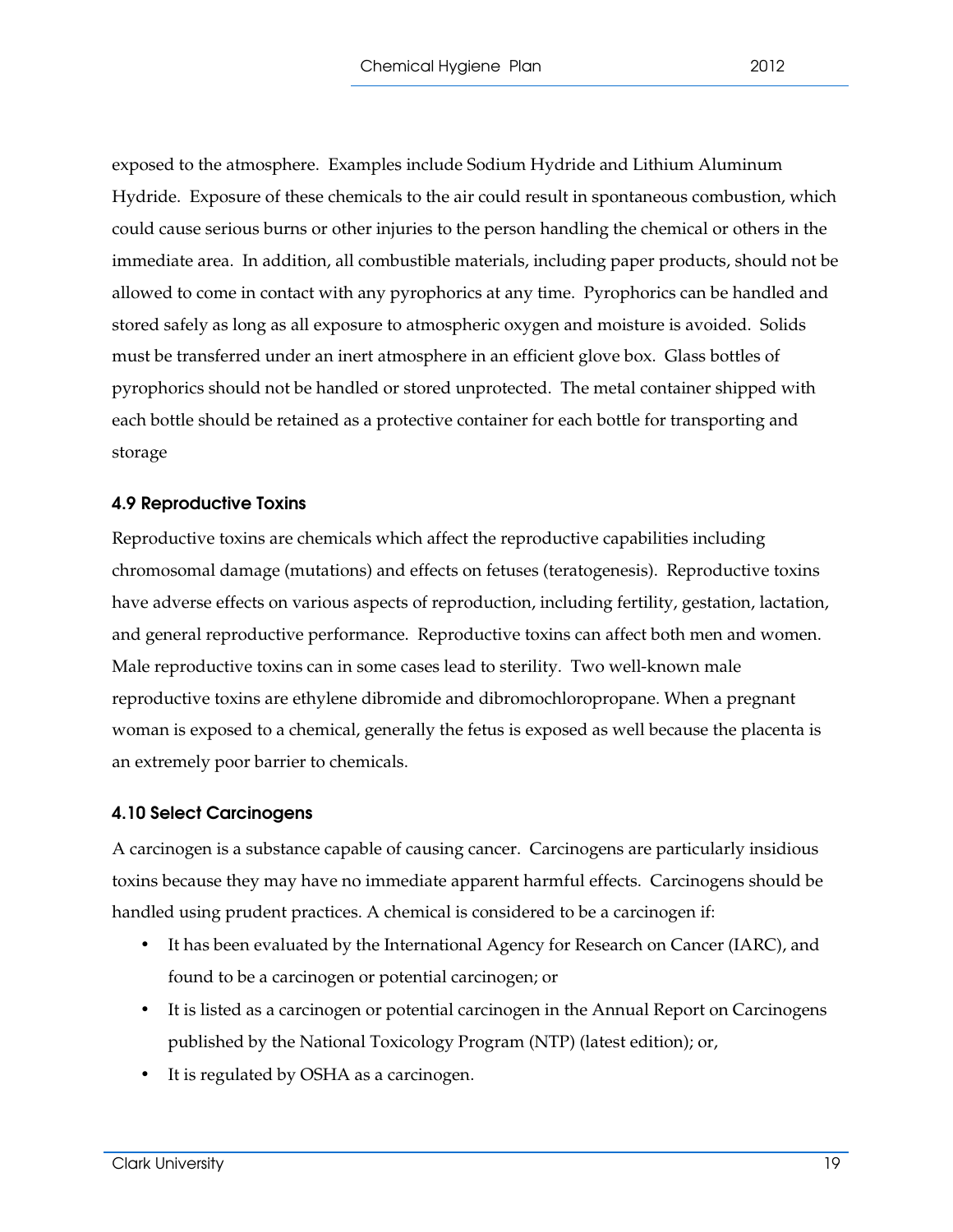# 4.11 Toxic Chemicals

Toxic is defined by OSHA 29 CFR 1910.1200 as a chemical which falls in any of these three categories:

- A chemical that has a median lethal dose (LD50) of more than 50 milligrams per kilogram but not more than 500 milligrams per kilogram of body weight when administered orally to albino rats weighing between 200 and 300 grams each.
- A chemical that has a median lethal dose (LD50) of more than 200 milligrams per kilogram but not more than 1,000 milligrams per kilogram of body weight when administered by continuous contact for 24 hours (or less if death occurs within 24 hours) with the bare skin of albino rabbits weighing between two and three kilograms each.
- A chemical that has a median lethal concentration (LC50) in air of more than 200 parts per million but not more than 2,000 parts per million by volume of gas or vapor, or more than two milligrams per liter but not more than 20 milligrams per liter of mist, fume, or dust, when administered by continuous inhalation for one hour (or less if death occurs within one hour) to albino rats weighing between 200 and 300 grams each.

# 4.12 Water-Reactive Chemicals

Water-reactive chemicals are likely to become spontaneously flammable or give off flammable or toxic gas when in contact with water. Examples include aluminum powder, sodium and potassium metal, and sodium borohydride. Protect from moisture and separate from incompatibles. Store these chemicals in accordance with manufacturer or applicable SDS requirements.

# 5.0 Control Measures

For the laboratory use of OSHA regulated substances, Clark University shall assure that laboratory personnel exposure to such substances do not exceed the permissible exposure limits specified in 29 CFR 1910, subpart Z. To minimize personnel exposure to hazardous chemicals, the following control measures for reducing chemical exposure should be implemented:

- Substitution of less hazardous chemical or processes
- Engineering controls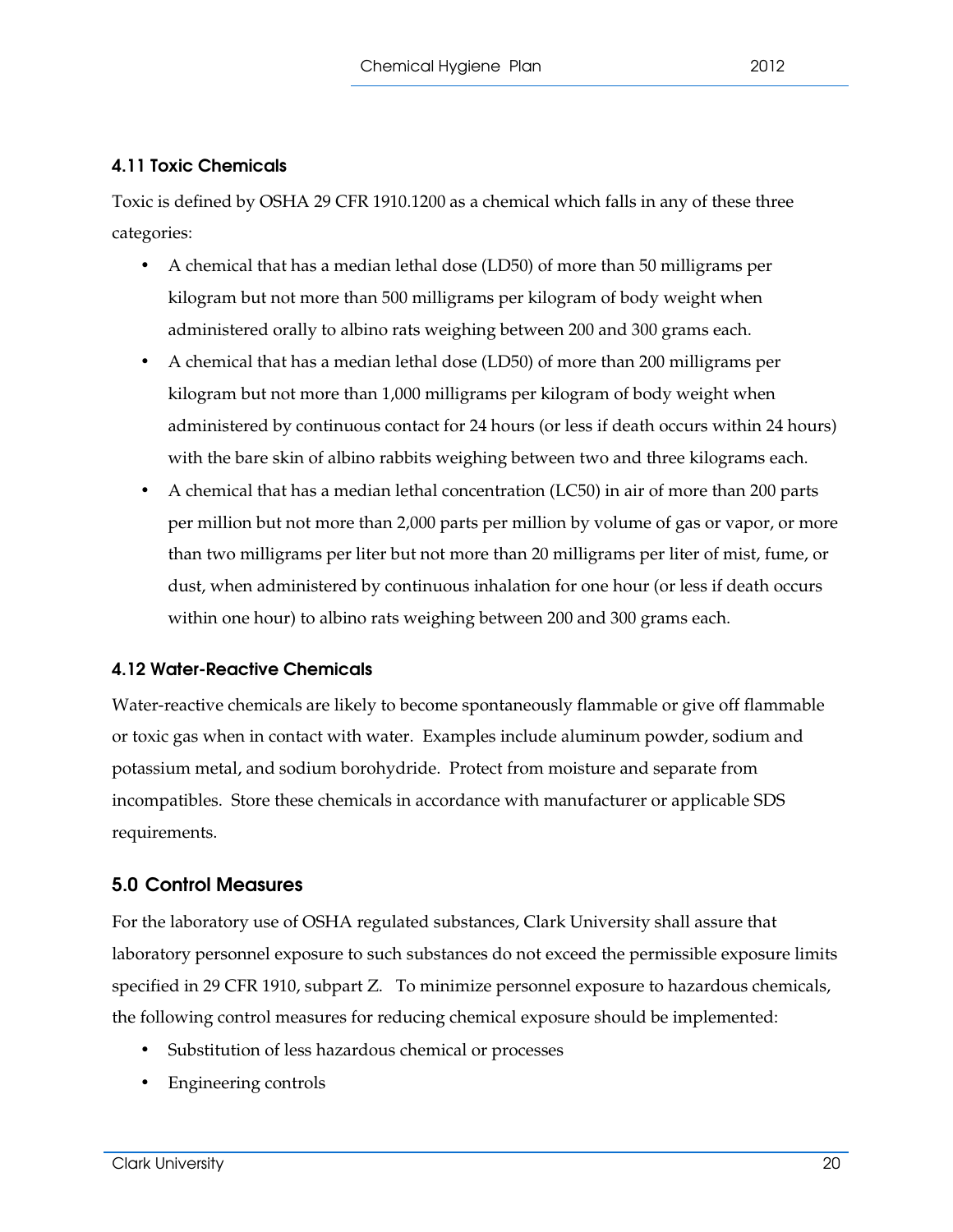- Administrative controls
- Personal protective equipment (PPE)

Substitution, engineering controls, administrative controls, and personal protective equipment (PPE) are basic principles used to control hazards and exposures. Before the proper control (s) can be selected, a hazard assessment of the process, activity, or material should be conducted.

# 5.1 Substitution

Every hazard assessment should first determine if the hazardous conditions can be prevented, e.g., substituting with a less hazardous chemicals or process. Substitution is one of the most effective ways to eliminate or reduce exposures because it removes the hazard at the source.

# 5.2 Administrative Controls

Administrative controls are changes in work procedures such as written safety guidelines, rules, supervision, schedules, signs, labels, SDSs, and training to reduce personnel exposure to hazardous chemicals.

# 5.2.1 Safety Data Sheets (SDS)

SDSs are documents created by the chemical manufacturer that describe the substance. Some information found on an SDS includes: chemical and physical characteristics, handling requirements, storage and disposal information, and signs and symptoms of exposure. SDSs are required for all chemicals at Clark University and must remain on file for 30 years after employment. OSHA requires up-to-date SDSs that are readily available for each chemical. The Chemical Hygiene Officer is responsible for obtaining SDSs for chemicals used and stored at Clark University. SDSs shall be maintained in binders in Sackler Science Center Annex, Room S222. SDSs are accessible to all personnel and regulatory inspectors as needed. Personnel have a right to access any or all SDSs. If an SDS is not included in the shipment, Clark University shall contact the chemical manufacturer in order to obtain the SDS.

# 5.2.2 Signs and Labels

All hazardous materials, hazardous waste, and chemical storage areas shall be appropriately labeled indicating the hazards present and any other relevant regulatory requirements. All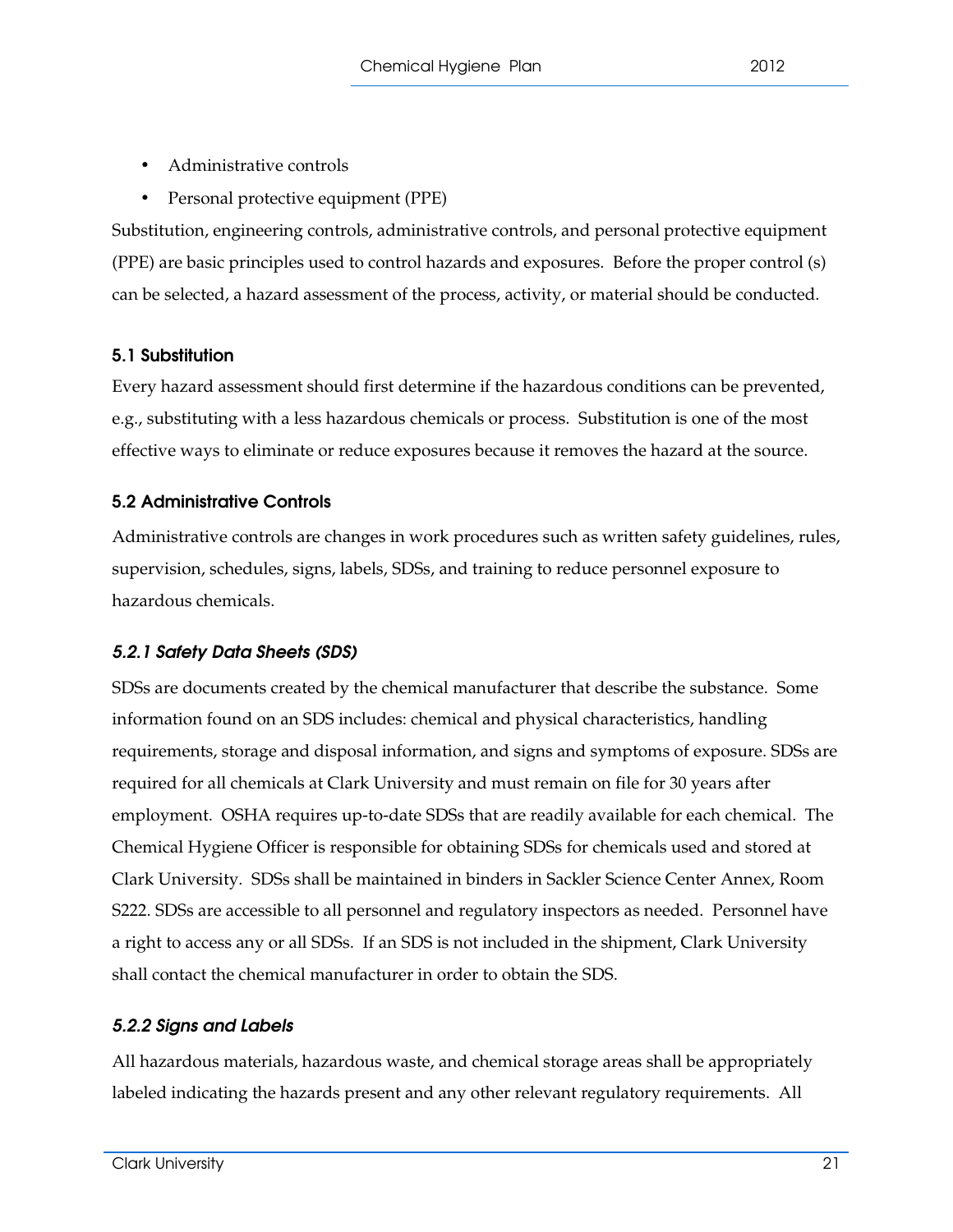chemical containers at Clark University must be labeled regardless of size and whether or not they are hazardous. Labeling of all chemical containers assists emergency personnel and others in identifying what is and what is not hazardous should a spill occur or other emergency situation arise. Original labels on chemical containers must not be removed or defaced. Labels must be in English and they must contain the complete name of the chemical and be traceable or easily linked to the appropriate SDS (chemical formulas are not allowed). The manufacturer's label is generally sufficient to meet OSHA labeling requirements and should be replaced only if it becomes damaged or illegible. All containers into which chemicals are transferred also need to be legibly labeled in English and include the name of the chemical and appropriate hazard warnings (chemical formulas are not allowed). The National Fire Protection Association (NFPA) 702 diamond should be utilized to ensure uniform labeling. The NFPA system requires the chemical name to be listed along with health, flammability, reactivity and specific hazard ratings. Refrigerators or freezers containing either chemicals or food should be appropriately labeled, e.g., chemicals only, no food or drink, or food and drink only.

All laboratories shall be posted with signage addressing the hazards of the materials contained in the lab, requirements for personal protective equipment, and any special hazards located in the lab. An NFPA 702 diamond can be used for hazard notification.

#### 5.3 Engineering Controls

Engineering controls eliminate or reduce exposure to a chemical or physical hazard through the use or substitution of engineered machinery or equipment. Engineering controls include process change, substitution, isolation, ventilation, and source modification.

- **Process change** consists of changing a process to make it less hazardous (e.g., paint dipping in place of paint spraying).
- **Substitution** consists of substituting for a less hazardous material, equipment, or process (e.g., use of soap and water in place of solvents, use of automated instead of manually operating equipment).
- **Isolation** is applied when a barrier is inserted between a hazard and those who might be affected by that hazard. Separating personnel from hazardous operations, processes,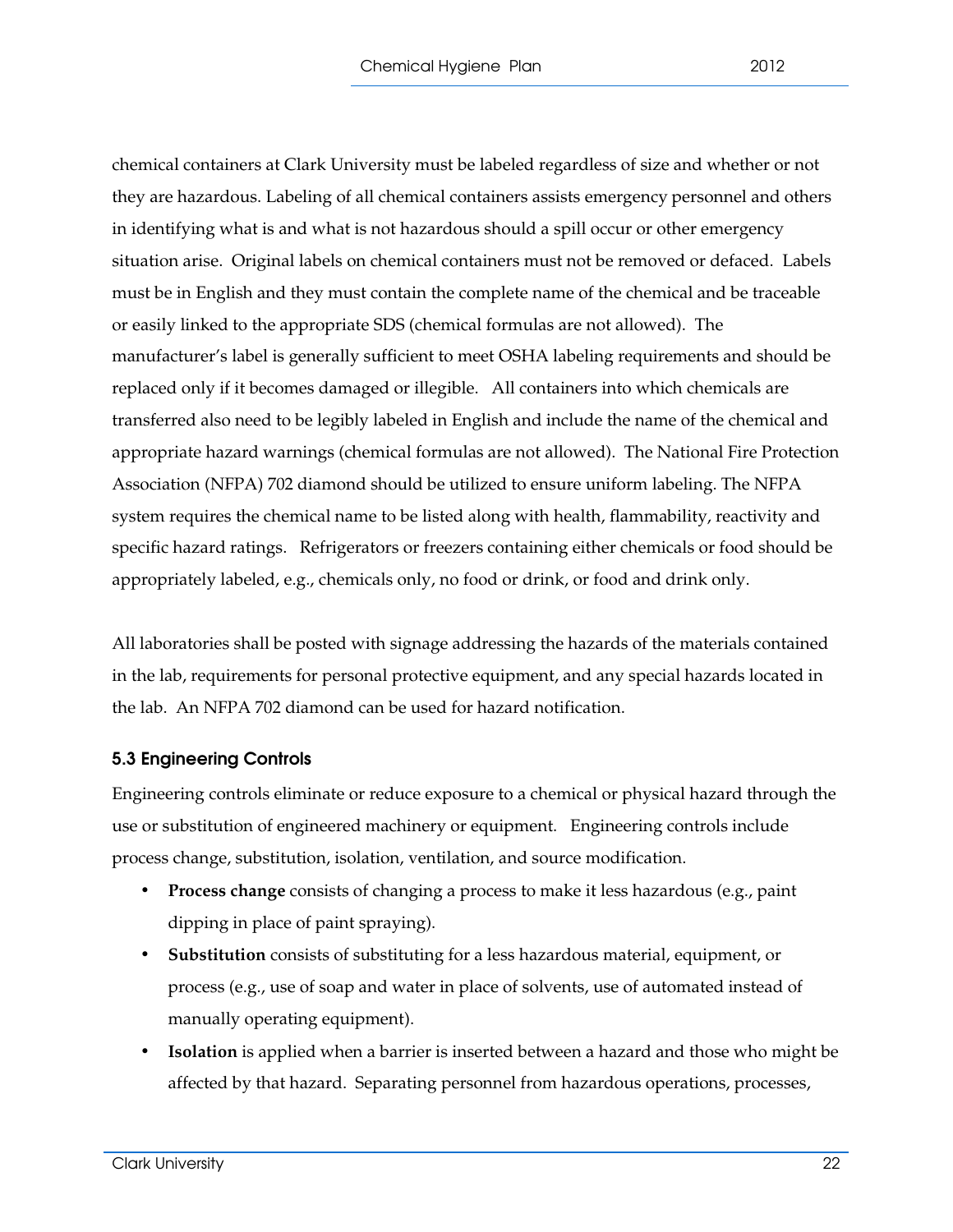equipment, or environments using a physical barrier or distance may provide the necessary isolation.

- **Ventilation** can be either local (direct air movement) or general (dilution of air contaminants) that exhausts or supplies air properly.
- **Source modification** consists of changing a hazard source to make it less hazardous (e.g., wetting dust particles or lowering the temperature of liquids to reduce off-gassing and vaporization).

# 5.4 Personal Protective Equipment (PPE)

Clark University is required to determine if PPE should be used to protect their laboratory personnel. PPE should be used in conjunction with guards, engineering controls, and administrative controls. PPE may be required to reduce personnel exposure to hazards when engineering and administrative controls are not feasible or effective in reducing these exposures to acceptable levels. PPE should always be worn if there is a possibility that personal clothing could become contaminated with hazardous materials. Examples include: laboratory coats, aprons, jumpsuits, boots, shoe covers, and gloves. Review SDSs to determine the necessary PPE to limit exposure. The kind of PPE needed depends on how the chemical enters the body. This is called route of exposure and is listed on the SDS. The four major routes of exposures are skin absorption, inhalation, ingestions, and injection.

# 5.4.1 Eye and Face Protection

Safety glasses with side shields that conform to ANSI standard Z87.1-1989 should be required for work with hazardous chemicals. Ordinary prescription glasses with hardened lenses do not serve as safety glasses.

Although safety glasses can provide protection from injury from flying particles, they offer little protection against chemical splashes. Splash goggles should be worn if there is a splash hazard in any operation involving hazardous chemicals. Full face shields are worn in conjunction with either safety glasses or splash goggles. When there is a possibility of liquid splashes, both a face shield and splash goggles should be worn; this is especially important for work with highly corrosive liquids. Full-face shields with throat protection and safety glasses with side shields should be used when handling highly hazardous chemicals. If work in the laboratory could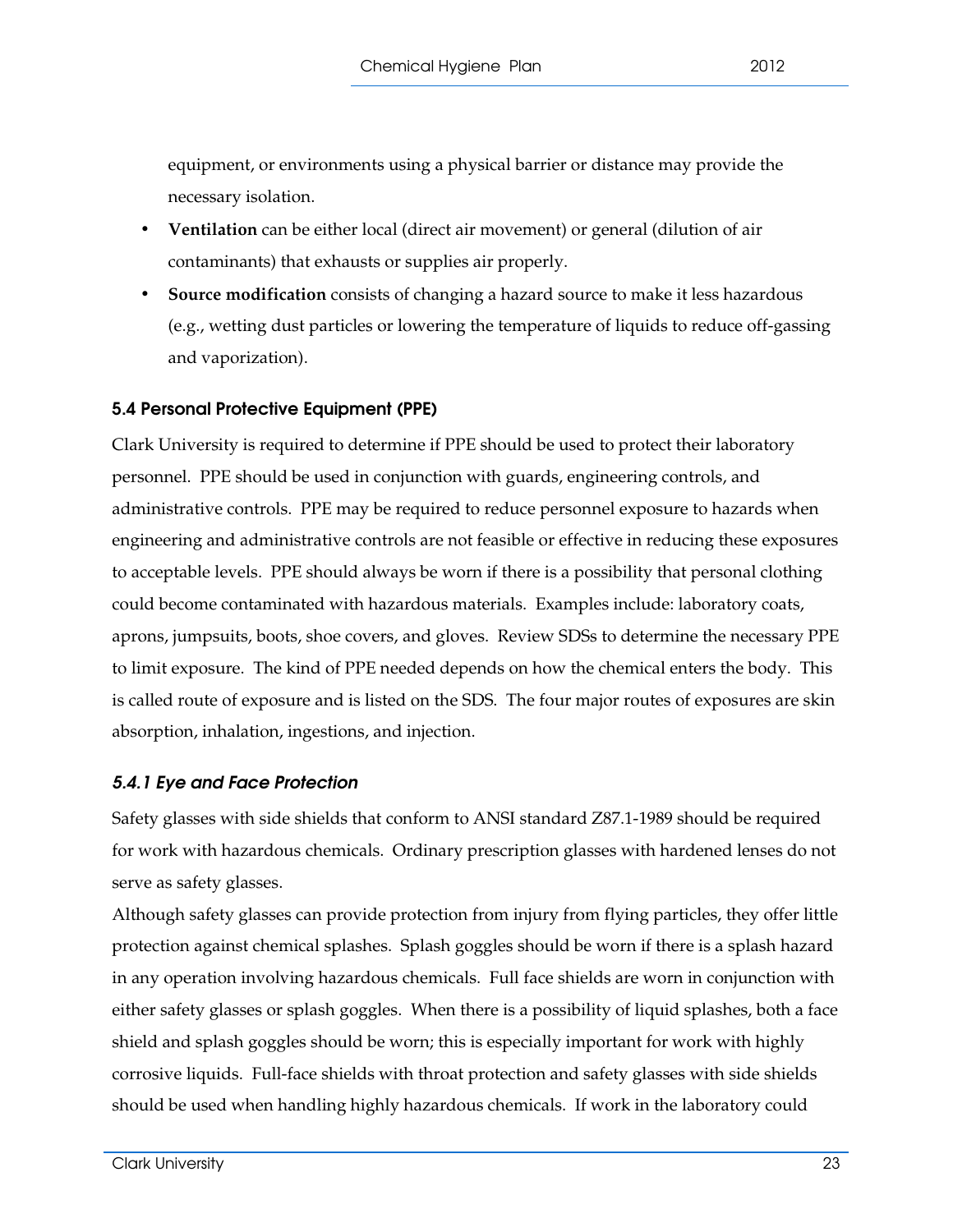involve exposure to lasers, ultraviolet light, infrared light, or intense visible light, specialized eye protection should be worn. Safety glasses should be provided for visitors in the laboratory.

# 5.4.2 Hand Protection

When handling hazardous chemicals, personnel shall select and wear the appropriate gloves. No single glove can provide appropriate protection in every work situation. It is important to assess the hazards in each task and select a glove that provides the required protection. Below are general recommendations for glove selection and use:

- Similar gloves supplied by different manufacturers may not offer the same level of protection; therefore, the manufacturer's glove selection chart may need to be reviewed.
- Select gloves which are resistant to the chemicals you may be exposed to. Consult the relevant SDS which may recommend a particular glove material.
- Select gloves of the correct size and fitting; gloves that are too small are uncomfortable and may tear whereas larger gloves may interfere with dexterity.
- Before use, check gloves (even new ones) for physical damage such as tears and pin holes.
- When removing gloves, do so in a way that avoids the contaminated exterior contacting the skin.
- Wash hands after removing gloves.

Many factors affect the breakthrough times of gloves including: thickness of glove material, chemical concentration, amount of chemical that comes into contact with the glove, length of time the glove is exposed to the chemical, temperature at which the work is done, and possibility of abrasion or puncture. Glove selection guides are available from most manufacturers.

If chemicals do penetrate the glove material, they could be held in prolonged contact with the hand and cause more serious damage than in the absence of a proper glove. Gloves should be replaced immediately if they are contaminated or torn. The use of double gloves may be appropriate in situations involving chemicals of high or multiple hazards. Leather gloves are appropriate for handling broken glassware and inserting tubing into stoppers, where protection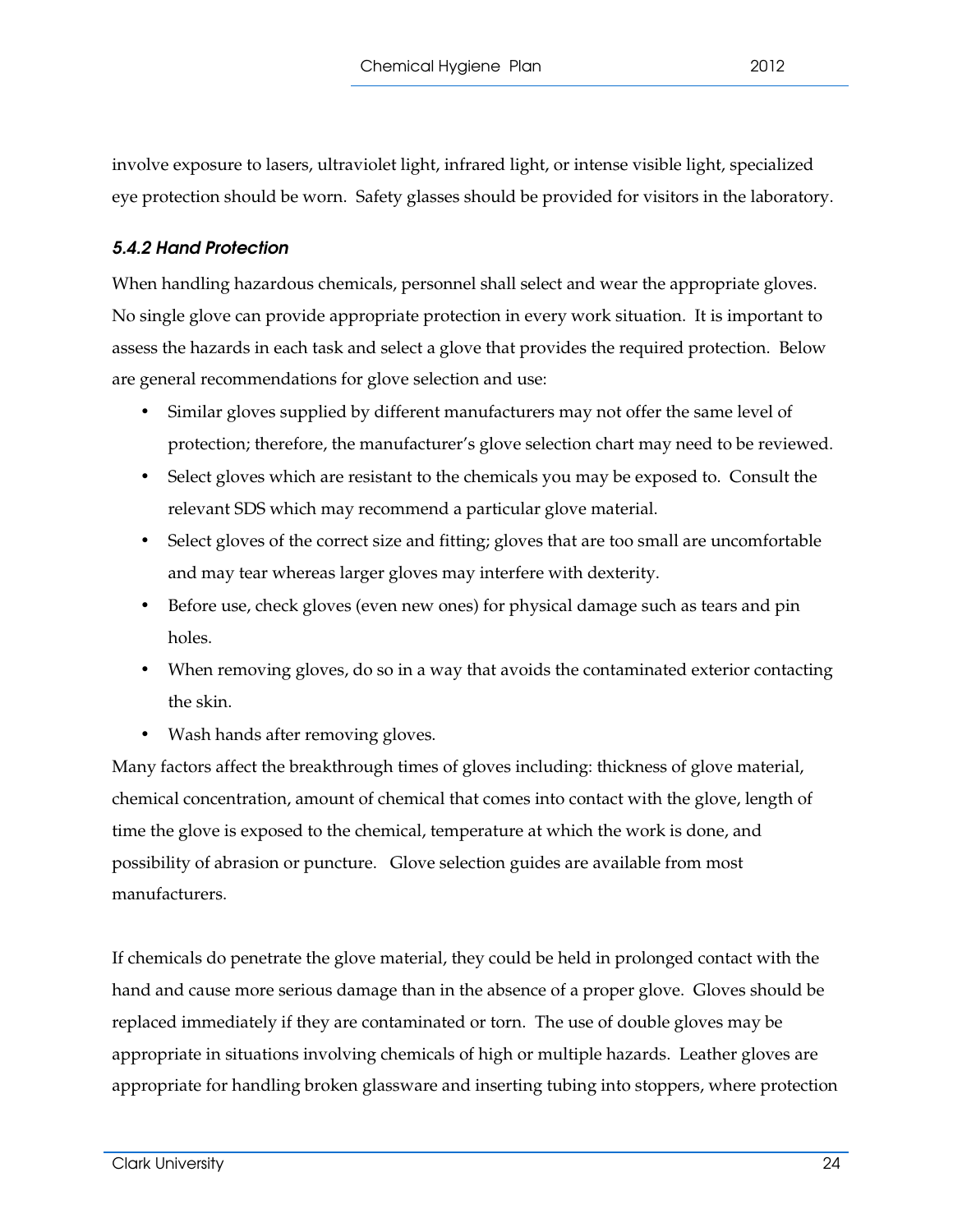from chemicals is not needed. Gloves should be decontaminated or washed appropriately before they are taken off and should be left in the laboratory and not be allowed to touch any uncontaminated objects in the laboratory or any other area. Gloves should be replaced periodically, depending on the frequency of use.

# 5.4.3 Lab Coats, Protective Suits & Aprons

Appropriate laboratory coats should be worn, buttoned, with the sleeves rolled down. Laboratory coats should be fire-resistant and fully covering. Laboratory coats or laboratory aprons made of special materials are available for high-risk activities. Laboratory coats that have been used in the laboratory should be left there to minimize the possibility of spreading chemicals to eating and office areas, and they should be cleaned regularly. Rings, bracelets, watches, or other jewelry that could trap chemicals close to the skin, come in contact with electrical sources, or get caught in machinery should not be worn. Leather clothing or accessories should not be worn in situations where chemicals could be absorbed in the leather and held close to the skin.

# 5.4.4 Laboratory Attire

When performing work with hazardous materials, laboratory personnel should cover all exposed parts of their body to prevent unnecessary chemical exposure. Tie long hair back, avoid loose clothing such as neckties and flowing sleeves.

# 5.4.5 Foot Protection

Closed toed shoes should be worn in areas where hazardous chemicals are in use or mechanical work is being done. Clogs, perforated shoes, bare feet, sandals, and cloth shoes do not provide protection against chemicals. Shoe covers may be required for work with especially hazardous materials.

# 6.0 EQUIPMENT, MAINTENANCE, AND INSPECTIONS

# 6.1 Fume Hoods

The laboratory fume hood is the most common local exhaust method used in laboratories. When working with hazardous chemicals, the use of the fume hood is required at Clark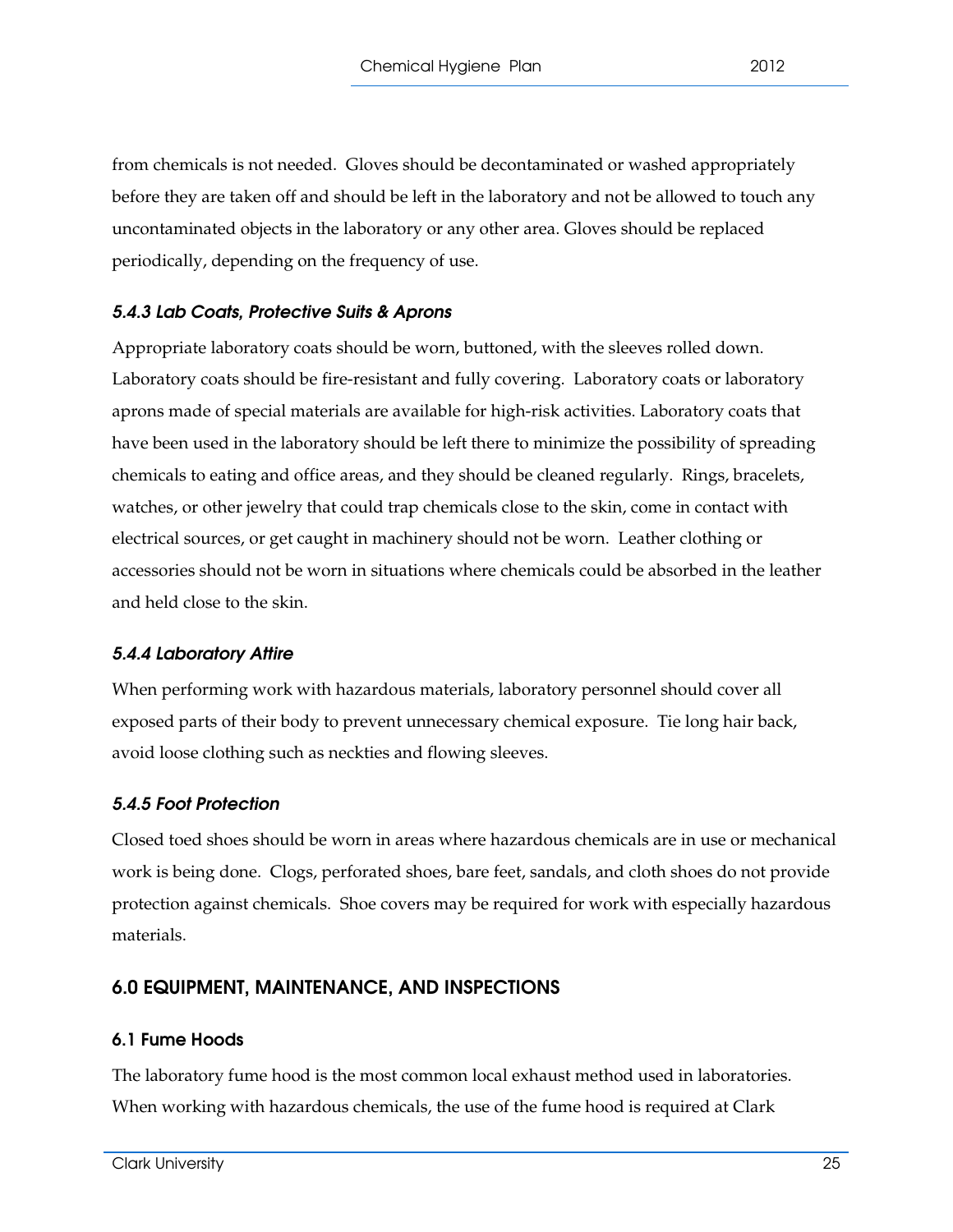University. A properly operating and correctly used fume hood will control vapors, dusts, and mists released from volatile liquids. Fume hoods can also protect from accidental spills. Fume hoods are inspected and certified annually. The Chemical Hygiene Officer is responsible for ensuring that fume hoods have updated certification labels and are functioning properly. Except when adjustments to the apparatus are being made, the hood should be kept closed, with vertical sashes down and horizontal sashes closed, to help prevent the spread of a fire, spill, or other hazards into the laboratory. Basic guidelines for operating a fume hood include the following:

- Confirm that the fume hood has been certified within the last year (label with date).
- Confirm that the chemical can be used in the fume hood.
- Conduct procedure at least six inches behind the plane of the sash.
- Never put your head inside a fume hood to check an experiment.
- Work with the sash at the lowest position possible to protect your face and body.
- Do not clutter the fume hood with bottles, chemicals, or equipment as it restricts airflow and work space.
- Immediately report any suspected fume hood malfunctions to the Chemical Hygiene Officer.
- Limit foot traffic behind while performing operations in the hood.

# 6.2 Safety Showers and Eyewash Stations

In case of an exposure to hazardous substances, a reliable, clean source of water must be available to rinse contaminants from the body. Eyewash stations and safety showers are located in all of Clark University's laboratories. Laboratory professors must ensure that safety showers and eyewash stations are free from obstruction. Laboratory supervisors are responsible for ensuring that their personnel are aware of the nearest safety shower and eyewash station location and how to use the device. Clark University is responsible for conducting periodic inspections of the safety showers and eyewash stations to ensure they are working properly.

# 6.3 Inspections

The CHO will periodically conduct laboratory inspections. Inspections will include a walk-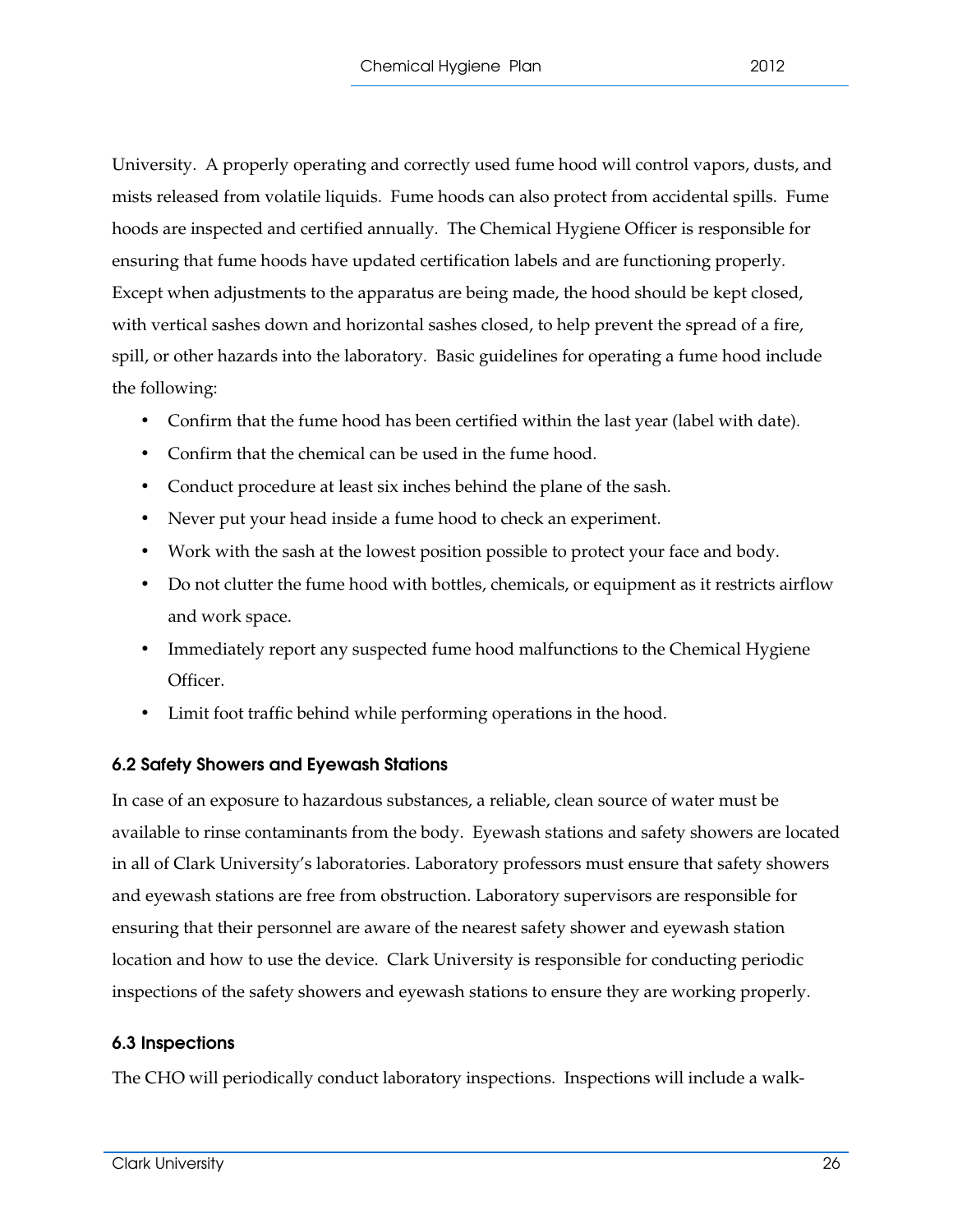through of the selected area(s) and will cover lab safety, PPE, waste management, and related topics. Results of the inspections will be brought to lab supervisors, and will be used as a guide to identify and correct similar and/or other environmental, health and safety issues in their area(s).

# 7.0 INFORMATION AND TRAINING

# 7.1 Information

Clark University will provide the following information to laboratory personnel prior to working with any chemical:

- The availability and location of the CHP.
- SDSs for all hazardous chemicals the personnel will use.
- Laboratory Experimental Procedures for all of the operations the personnel will conduct.
- A description and use of the Clark University labeling system.
- Additional information on the hazards, safe handling, storage and disposal of hazardous chemicals can be obtained from the OSHA website, NIOSH website, and the chemical manufacturers.

# 7.2 Training

All personnel working in a laboratory shall be trained to the contents of the CHP and all applicable procedures that are pertinent to a procedure, experiment, or task. Training shall include but is not limited to:

- Provisions of the CHP.
- Hazards in the laboratory.
- OSHA regulated substances or recommended exposure limits
- Signs and symptoms associated with exposures to hazardous chemicals.
- Safe handling, storage, and disposal of hazardous chemicals.
- How to read an SDS.
- The selection and use of PPE.

# 7.3 Frequency of Training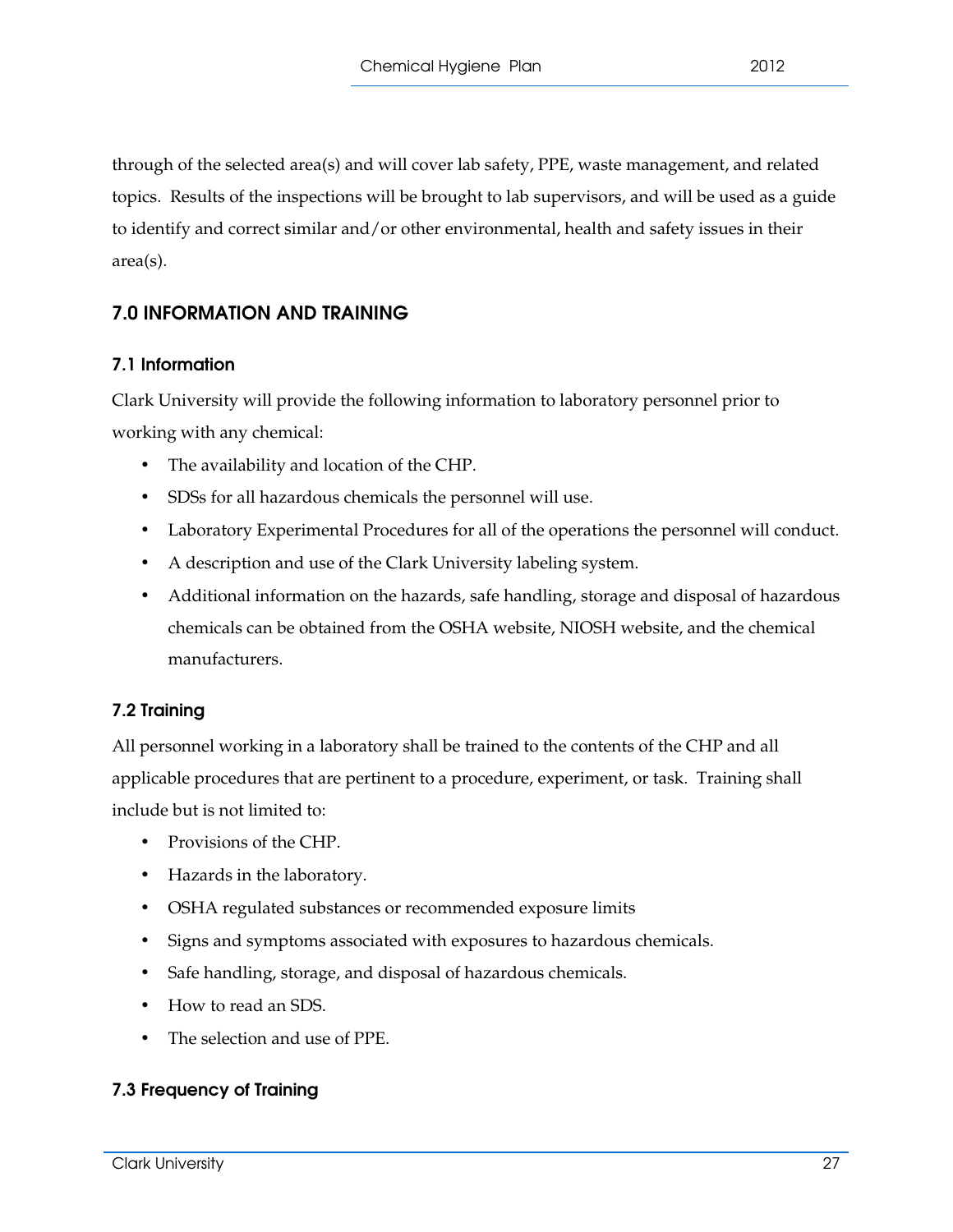Training shall be provided for laboratory personnel prior to starting work in the laboratory; before each new possible hazard exposure; before use on new or altered equipment; and on changes to procedures or the CHP. Refresher training is required annually.

# 7.4 Recordkeeping

The Chemical Hygiene Officer (CHO) is responsible for establishing and maintaining records for personnel training, personnel environmental monitoring, and compliance records.

# 8.0 MEDICAL CONSULTATION AND EXAMINATIONS

Clark University shall provide their personnel who work with hazardous chemicals the opportunity for medical attention and follow-up by a competent physician if they show signs and symptoms of exposure.

# 8.1 Medical Surveillance

Personnel shall be provided an opportunity to receive an appropriate medical examination performed by a licensed physician at a reasonable time and free of cost under the following circumstances.

- At any time laboratory personnel believe they have been significantly exposed to hazardous materials.
- Whenever laboratory personnel develop signs or symptoms associated with a hazardous chemical to which they may have been exposed in the laboratory
- If an event takes place in the work area such as a spill, leak, explosion or other occurrence resulting in the likelihood of a hazardous exposure.
- Where exposure monitoring reveals an exposure level routinely above the action level for an OSHA regulated substance.

# 8.2 Information Provided to the Physician

Clark University shall provide the following information to the physician:

- The identity of the hazardous chemical(s) to which the personnel may have been exposed and the SDS;
- A description of the conditions under which the exposure occurred including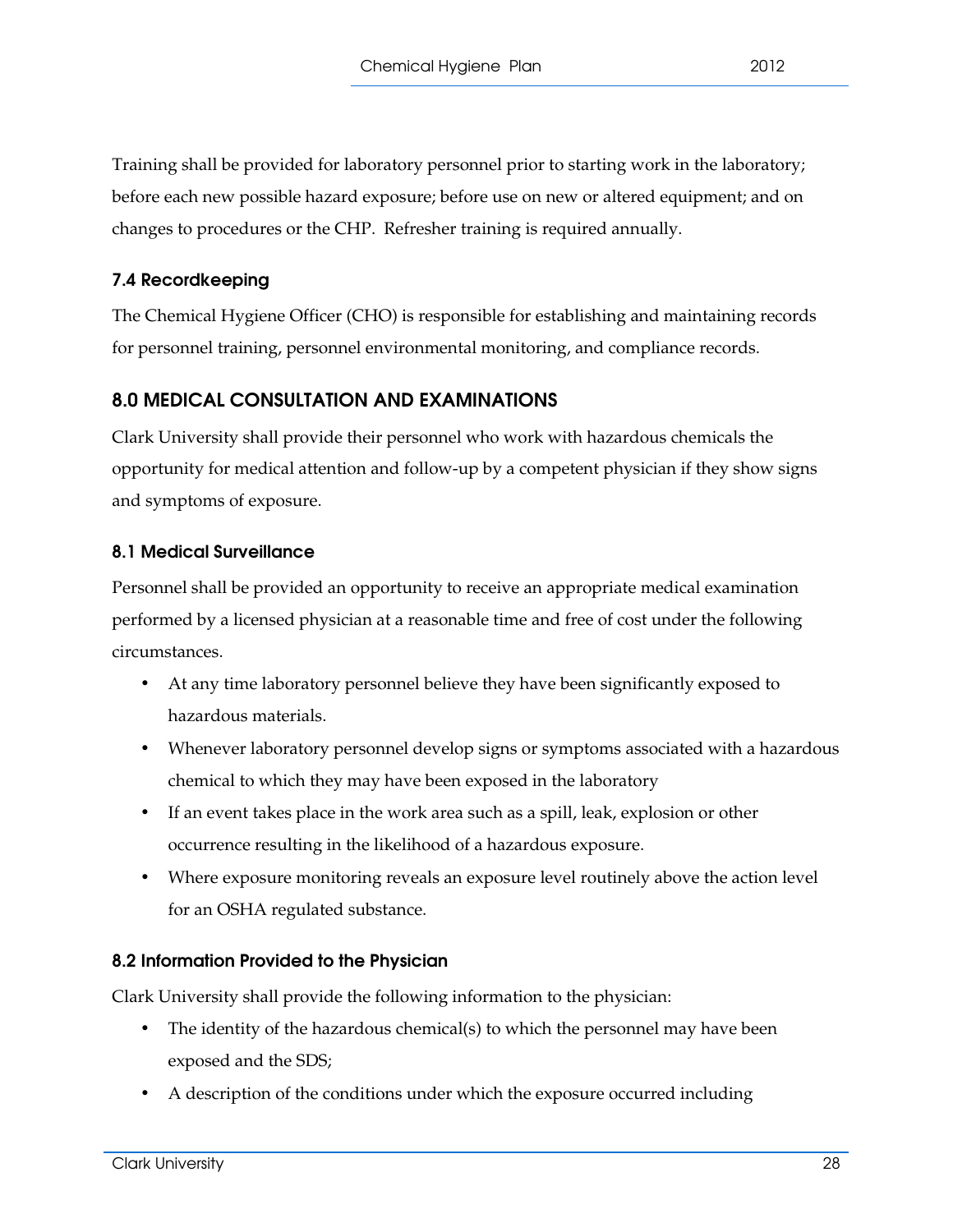quantitative exposure data, if available; and

• A description of the signs and symptoms of exposure personnel are experiencing, if any.

# 8.3 Physician's Written Opinion

Clark University shall obtain a written opinion from the examining physician which shall include the following:

- Recommendation for further medical follow-up.
- The results of the medical examination and any associated tests.
- Any medical condition which may be revealed in the course of the examination which may place personnel at increased risk as a result of exposure to a hazardous workplace.
- A statement that the personnel have been informed by the physician of the results of the consultation or medical examination and any medical condition that may require further examination or treatment.
- The written opinion shall not reveal specific findings of diagnoses unrelated to occupational exposure.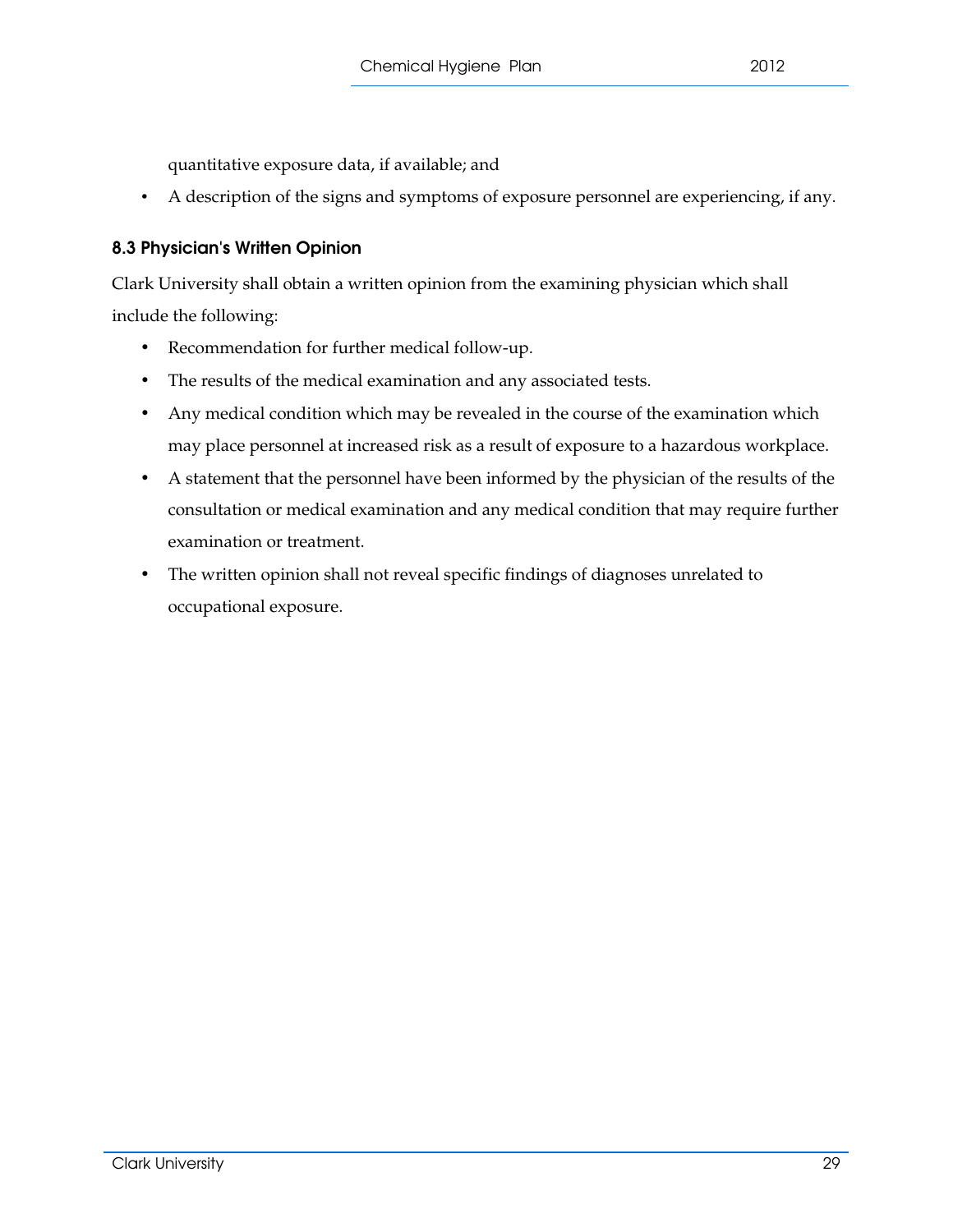# **APPENDIX A**

# Emergency Contact List

| Frank Abell, Chemical Hygiene Officer   | 508-793-7280 Office |
|-----------------------------------------|---------------------|
| David Thurlow, Radiation Safety Officer | 508-793-7621 Office |
| Triumvirate Environmental               | 800-966-9282        |
| <b>University Police</b>                | 508-793-7575        |

Clark University EHS website: http://www.clarku.edu/offices/ehs/